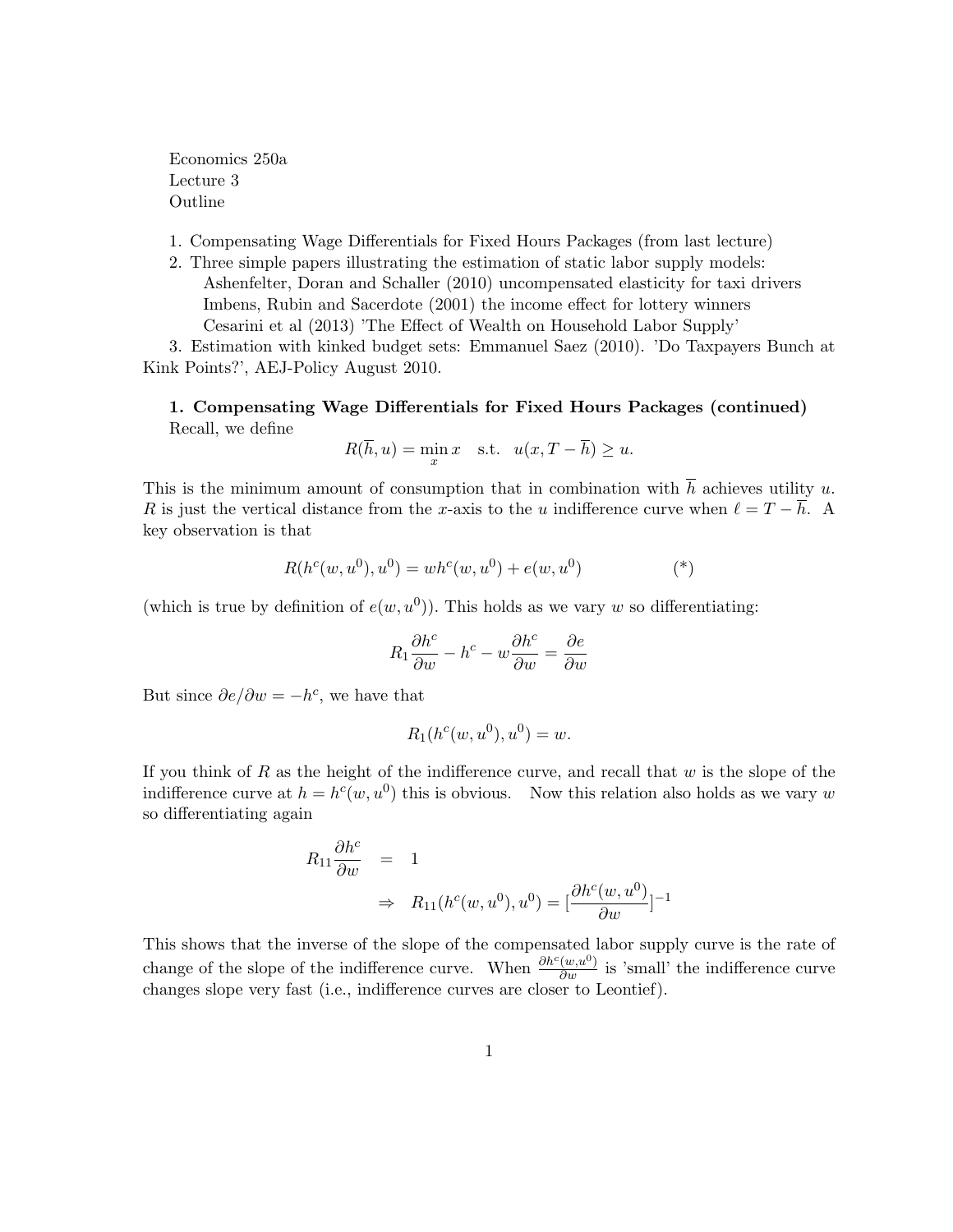Now suppose there is an unconstrained job that pays a wage  $w^0$ , and another constrained job that requires  $h = \overline{h}$ . We ask: what wage w would the constrained job have to pay so an agent is indifferent between the two jobs. The difference  $(w - w^0)$  is the compensating differential for the constrained choice. Using the  $R$  function we must have

$$
R(\overline{h}, u^0) - w\overline{h} = e(w^0, u^0) \qquad (*)
$$

Now we use a second order expansion around  $R(h^c(w^0, u^0), u^0)$ , where  $u^0$  is the utility level of the reference job. Let  $h^0$  be the (unconstrained) hours choice on that job. We have

$$
R(\overline{h}, u^0) \approx R(h^c(w^0, u^0), u^0) + (\overline{h} - h^0)R_1(h^c(w^0, u^0), u^0) + .5(\overline{h} - h^0)^2 R_{11}(h^c(w^0, u^0), u^0)
$$
  
=  $e(w^0, u^0) + w^0 h^0 + (\overline{h} - h^0) w^0 + .5(\overline{h} - h^0)^2 \left[ \frac{\partial h^c(w^0, u^0)}{\partial w} \right]^{-1}$  (using (\*) above)  
=  $e(w^0, u^0) + \overline{h}w^0 + .5(\overline{h} - h^0)^2 \left[ \frac{w^0 \partial h^c(w^0, u^0)}{h^0 \partial w} \right]^{-1} \frac{w^0}{h^0}.$ 

Now subtract  $w\overline{h}$  from both sides:

$$
R(\overline{h}, u^{0}) - w\overline{h} = e(w^{0}, u^{0}) - \overline{h}(w - w^{0}) + .5\frac{w^{0}}{h^{0}}(\overline{h} - h^{0})^{2}\frac{1}{\epsilon^{c}}
$$

And using  $(**)$  we get

$$
\frac{(w - w^0)}{w^0} = .5 \frac{(\overline{h} - h^0)^2}{h^0 \overline{h}} \frac{1}{\epsilon^c}
$$

For example, if

$$
\frac{(\overline{h} - h^0)}{h^0} = .2
$$

then the compensating differential is

$$
\frac{(w - w^0)}{w^0} \approx \frac{.5 \times .2 \times .2}{\epsilon^c} = \frac{.02}{\epsilon^c}
$$

For example, if  $\epsilon^c = 0.2$ , this formula implies you need a 10% higher average wage to take a job with  $20\%$  longer hours than the reference (unrestricted) job. Note that if there are different groups of workers out there, with different preferences, the group with a **smaller**  $\epsilon^c$ needs a larger compensating differential for long hours. The "low  $\epsilon^{c}$ " workers will sort away from the long hour jobs.

The compensating differential formula for low hours will be different if workers receive unemployment compensation for their lower hours. For an application of this, see:

Emilia Del Bono and Andrea Weber. "Do wages compensate for anticipated working time restrictions? Evidence from seasonal employment in Austria." JOLE, 2008

#### 2. Simple Static Labor Supply Estimation and Findings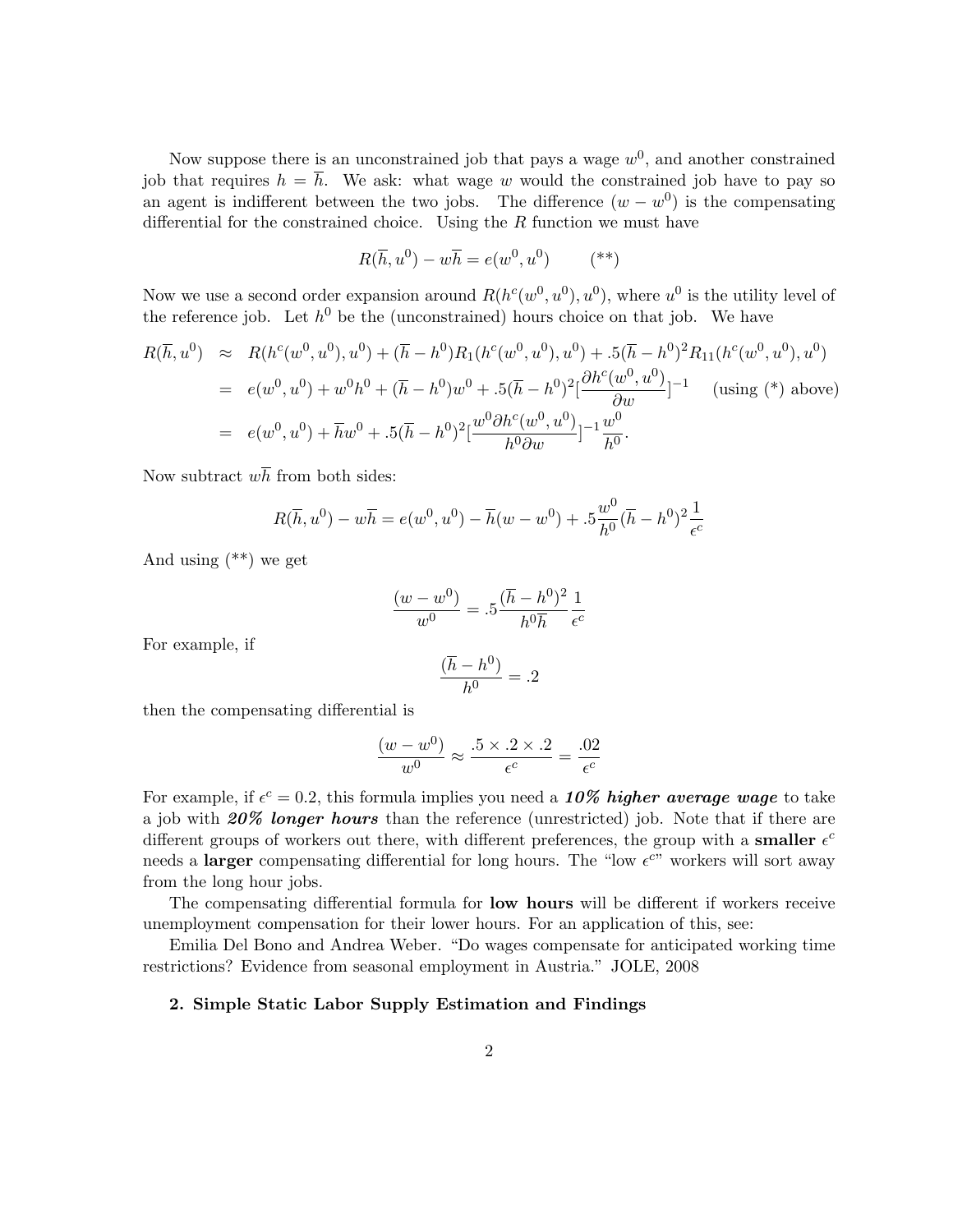a) Ashenfelter, Doran and Schaller (2010) – uncompensated elasticity of labor supply for taxi drivers

ADS study the effects of two major fare increases institututed for NYC cabs in March 1996 and May 2004. Their data consist of information collected each time a cab is inspected – roughly every 4 months (the mean time between inspections is 122 days with std dev  $=$ 4 days). Their measure of labor supply is  $m =$  miles driven (in the 4 months prior to the inspection). Their measure of the 'wage', which they call  $\theta$ , is revenue per mile (averaged over the 4 months prior to the inspection), which they estimate from  $R =$  revenues (over the 4 months):  $\theta = R/m$ . Note that with given levels of congestion, weather, etc, the rate of earnings per hour is just a multiple of  $\theta$ . The will assume that labor supply depends on  $\log \theta$ , so the factor of proportionality drops out.

As in the case where we divide earnings by hours, there is a mechanical negative correlation between  $\theta$  and m. The idea is to isolate the two major fare increase episodes, and examine the changes in miles and revenues/mile that occur at these events. Thus, their data are restricted to inspections in 4 periods:

| March 1 1995 $\rightarrow$ February 9 1996 (pre-data for 1st increase)       |
|------------------------------------------------------------------------------|
| July 1 1996 $\rightarrow$ July 1 1997 (post-data for 1st increase)           |
| May 12 2003 $\rightarrow$ May 3 2004 (pre-data for 2nd increase)             |
| September 7 2004 $\rightarrow$ September 7 2005 (post-data for 2nd increase) |

For some of their analysis, they use a 'balanced' sample that includes cabs that have complete data from the pre- and post-period for each increase event. Figure 1 of their paper plots mean miles and mean revenues per mile for inspections occurring in these intervals. You can see very clearly that (a) average revenues per mile went up sharply (b) average miles driven is either flat or falls off slightly, and definitely did not increase!

ADS use a log-linear labor supply model:

$$
\log m_{it} = x_{it}a + b\log\theta_{it} + e_{it}
$$

where  $m_{it}$  = miles driven by cab i in the 4-month period before the inspection at time t,  $x_{it}$ includes fixed effects for the month of the inspection, a control for the length of the interval covered by the retrospective period, and in some models fixed effects for each 'medallion'. Their sample is constructed to try to ensure that a medallion corresponds to a single owner-driver. Thus the fixed effects models control for preference variation, and also for any permanent differences in non-labor income (e.g., differences in spousal earnings). Transitory changes in non-labor income are not controlled – it is presumed that these average to 0. Likewise, factors that affect the relationship between hours and miles (traffic, weather, presence of conventioneers, etc) are assumed to average to

Their preferred estimation strategy is to fit the model by IV, using as an instrument a dummy  $=1$  if period t is a post-increase period. The implied IV estimate is  $-0.23$  with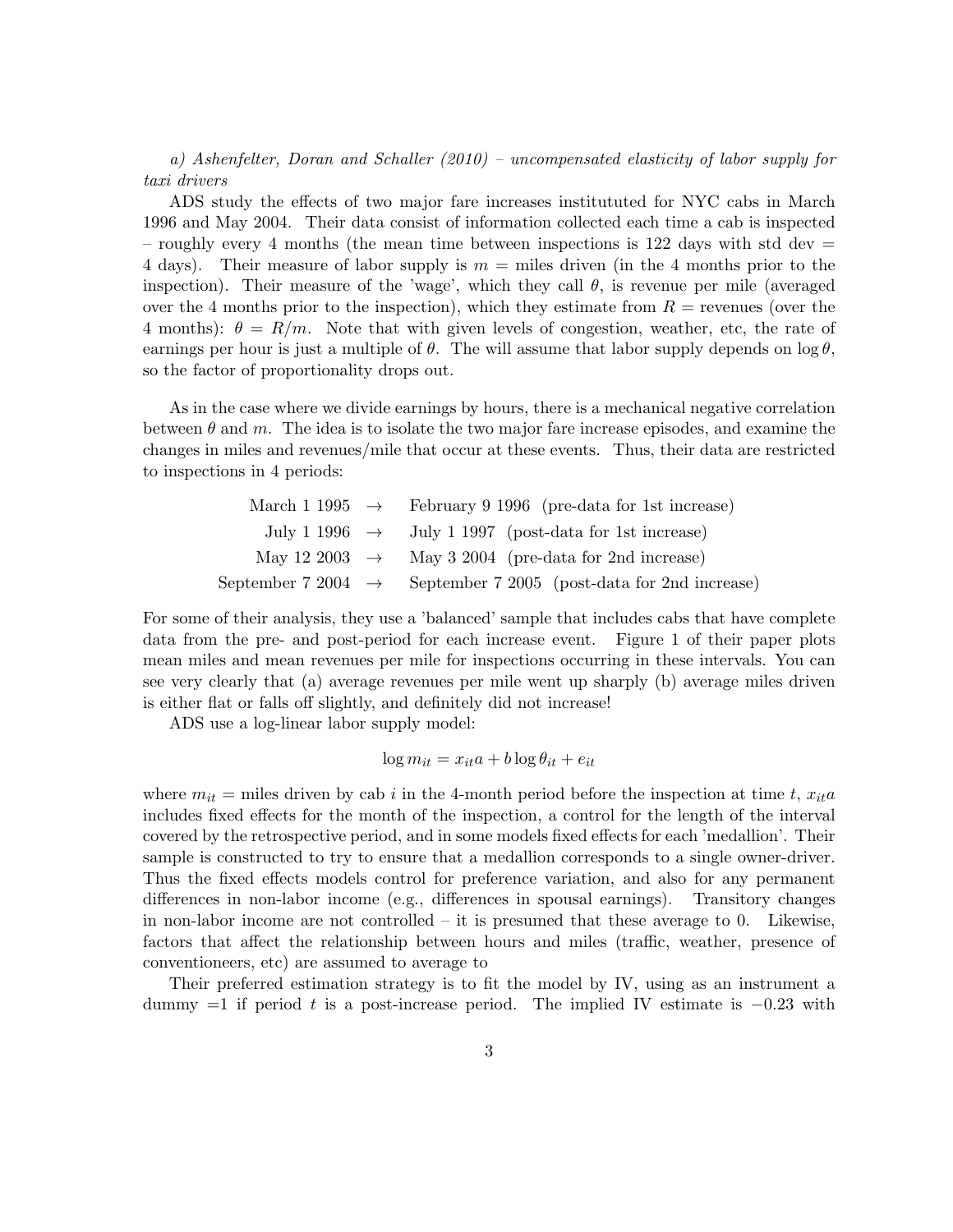fixed effects. Notice that (ignoring "GE" effects) b is interpretable as an estimate of the uncompensated labor supply elasticity.

For discussion:

- a) why cab drivers?
- b) what if there are demand side effects?

#### b) Imbens, Rubin and Sacerdote (2001) the income effect for lottery winners

IRS survey winners and what they call 'non-winners' (who are in fact 'very small prize winners') who purchased tickets to the Massachusetts 'Megabucks' lottery in the 1984-88 period. The winners got big prizes – the median is \$635,000 – which were paid out over 20 years. They asked people to allow them to use their SSA earnings records. They managed to get response rates of around 45%, yielding a sample of about 500. The sample respondents are slightly older than average adults (mean age ˜50), 63% men, with 13.7 years of education (about average for the cohort). The SSA records include earnings data for 6 years per-win and 6 years post-win: Figure 1 shows the 'event' study graph which suggests a modest decline in earnings after the win.

IRS use a Stone-Geary model, which gives rise to a 'linear expenditure' model for earings in the post-win period:

$$
y_{it} = \alpha + \beta \overline{\lambda} \frac{L_i}{20} + e_{it}
$$

where  $y_{it}$  = earnings of i in year t,  $L_i$  = lottery amount won by person i (=0 for the very small prize winners, and a number like 650,000 for the winners),  $\lambda$  is an average annuitizing factor, which adjusts for the fact that the lottery only lasts for 20 years and that people's rate of time preference may be different than the interest rate, and  $\alpha$  and  $\beta$  are parameters from the SG utility function.

This specification is predicated on the idea that  $L_i$  is randomly assigned – the very small winners got 0, the winners got a big prize, so preference differences can be rolled into the error and should not be correlated with the winning amount. Note that (apart from  $\overline{\lambda}$ , which should be on the order of .9 or so), we get an estimate of the  $mpe$  – the marginal propensity to reduce earnings per dollar of non-labor income.

In fact they actually estimate a model of the form:

$$
y_{it} = \alpha + b_1 \frac{L_i}{20} + b_2 \left(\frac{L_i}{20}\right)^2 + e_{it}
$$

since they find that the dependent variable is very skewed and the response seems to be affected by a few very large prizes. (It would have been nice to see a graph). Their 'preferred' model gives an estimate of the 'average'  $mpe \approx -0.12$  in an average year after the win, which accords very well with literature.

For discussion: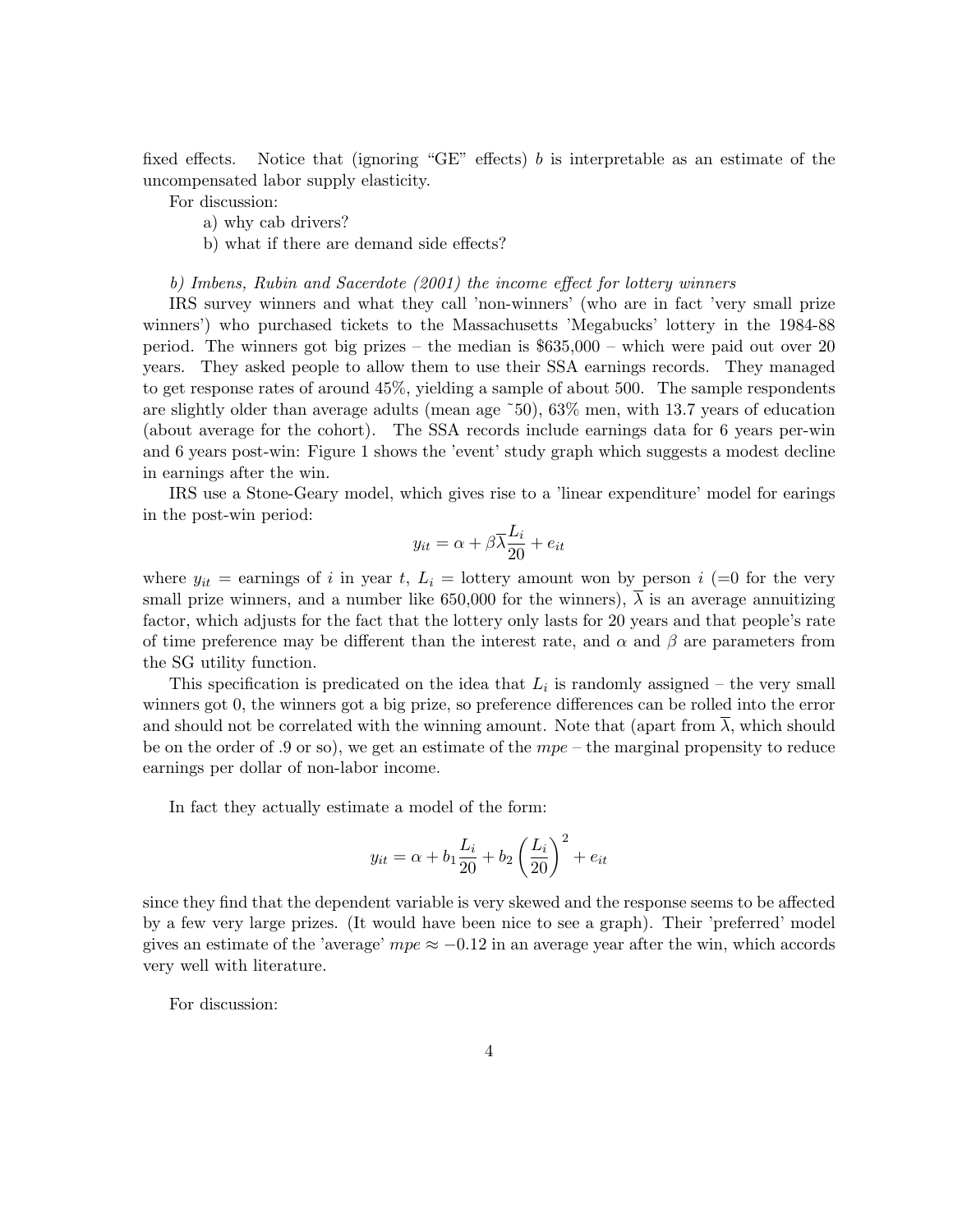- a) can we generalize to other types of people?
- b) can we think of other ways to identify the mpe credibly?

#### b) Cesarini, Lindqvist, Notwidigdo, and Ostling, 2013.

CLNO study a very large sample of lottery winners using data from Sweden. Unlike IRS they have access to data on earnings for the entire country, and they know who 'played' a lottery (including how many tickets they purchased) and who won, so they can implement very clean models in which the control group includes everyone who bought a ticket in the same lottery. They can also look at the spouses of lottery winners to see if it matters who wins.

CLNO study three types of lotteries: (1) 'prize-linked savings' PLS lotteries, which gave awards to holds of certain savings accounts; (2) Kombi lottery, a montly subscription lottery; and (3) scatch-ticket lotteries, known as Triss. They estimate models of the form:

$$
y_{it} = \beta_t L_{i0} + Z_{it}\gamma_t + X_i\delta_t + \epsilon_{it}
$$

where  $y_{it}$  is individual i's income in time t, where  $t = 0$  is the year of winning,  $L_{i0}$  is lottery winnings (measured in present value terms),  $Z_{it}$  are pre-determined controls (like earnings in earlier years), and  $X_i$  is a set of lottery fixed effects that ensure random assignment. Notice that they do not attempt to 'annuitize' lottery winnings – so you should expect the estimate of  $\beta_t$  to be (approximately) 10-20 times smaller than the estimated effect in IRS.

Some of their main results are shown in Figures 1-2, and Tables 1-4 (at the end of the lecture). As shown in Figure 1, they get a wealth effect of about −0.01 per year (i.e., each 100 kronar of winnings causes a reduction of about 1 kronar in earnings) that is effective immediately and persists for 10 years. There does not seem to be a 'cumulative' effect, or evidence of slow adjustment. If you look at Figure 2you will notice that they also find about the same effect for older and younger workers, and for male vs. female winners. The magnitude of the effect is in the range of IRS's finding of an mpe of −0.15 or so.

They also use a simulation technique to estimate the parameters in a very simple Stone Geary model:

$$
U = \sum_{t=0}^{T-1} \frac{1}{(1+\delta)^t} [\beta log(c_t - \gamma_c) + (1-\beta) log(\gamma_h - h_t)]
$$

where the budget contraint is:

$$
A_{t+1} = (1+r)(A_t - c_t + w_t h_t + a_t)
$$
  

$$
h_t = 0 \quad \text{if } t \ge R
$$

To estimate they assume people die at 80, retire at 65, set  $r = 0.02$ ,  $\gamma_c = 20000$ , and assume  $a_t = 0$  for all t<sub>1</sub>65 and  $a_t = 70\%$  of annual after-tax earnings in retirement.

Table 7 is very interesting because it shows that there is some additional negative effect on spouses, around  $50\%$  as big as the effect on the winner him/her self. Thus: (1) the effect on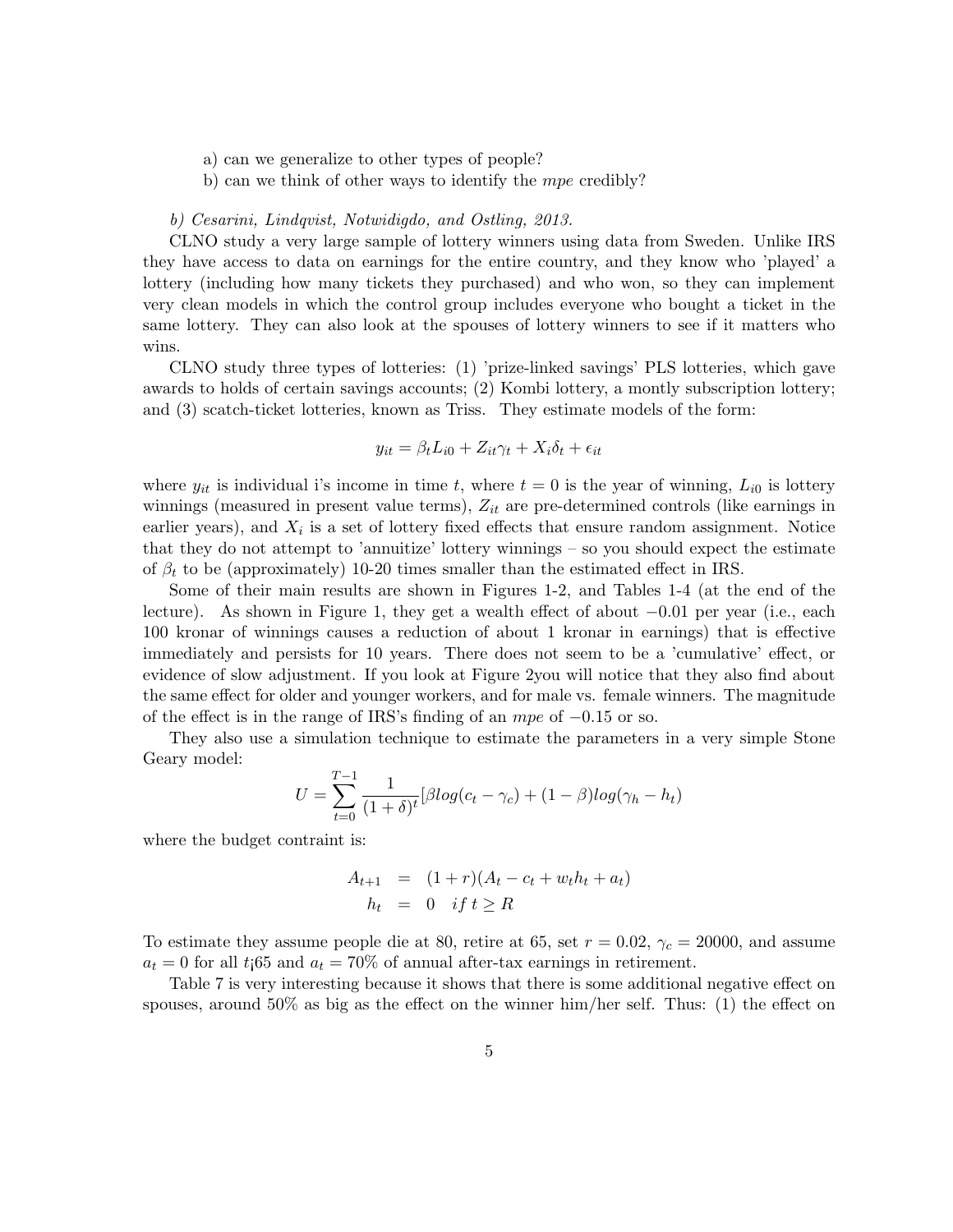family earnings is a little larger; and (2) it looks like who wins the money partially determines who gets to 'slack off' in the family! The latter finding is an important addition to the large but relatively low quality empirical literature on family labor supply, where many studies lack credible identification, and others try to use randomized experiments like Progressa but are often severely under-powered (and confounded by multiple channels).

#### 3. Estimation with kinked budget sets - a brief introduction

Let's consider an agent who faces an non-linear tax: the tax rate is 0 for earnings less than  $E_1$ , then rises to  $t > 0$ . If the agent has a wage rate w and nonlabor income y (which is included in the tax base) then the agent pays no tax until

$$
y + wh = E_1
$$
  

$$
\Rightarrow h = h^* = \frac{E_1 - y}{w}.
$$

For additional hours she pays a marginal tax of t. This is usually illustrated as in Figure 3.1

Note that the 'linearization' of the flatter budget segment hits the  $h = 0$  line at the level of income

$$
y' = E_1 - w(1-t)h^* = tE_1 + (1-t)y > y \quad \text{if } E_1 > y.
$$

Lets suppose agents have a labor supply function  $h(w, y; \theta)$ , where  $\theta$  represents an unobserved heterogeneity component, such that  $h(w, y, \theta') > h(w, y, \theta)$  whenever  $\theta' > \theta$ . Then looking at the graph we can see there 3 possible regimes:

$$
I: h = h(w, y, \theta) \quad \text{if} \quad h(w, y, \theta) < h^*
$$
\n
$$
II: h = h(w(1-t), y', \theta) \quad \text{if} \quad h(w(1-t), y', \theta) > h^*
$$
\n
$$
III: h = h^* \quad \text{if} \quad h(w(1-t), y', \theta) \le h^* \le h(w, y, \theta).
$$

The fraction of the population who fall into range  $III$  – and who therefore have earnings exactly equal to the kink-point level  $E_1$  – depends on the curvature of indifference curves. If people have Leontief preferences there is no one in range III. If preferences are very flat, however, there will be a lot of people who 'bunch' at the kink point.

To make progress it is nicer to work with earnings  $(g \equiv wh)$  and the earnings function

$$
g(w, y, \theta) = wh(w, y, \theta)
$$

The reason is that the kink point is expressed in terms of earnings, not hours. Notice that the derivatives of the earnings function are closely related to the derivatives of the labor supply function:

$$
\frac{\partial g}{\partial y} = w \frac{\partial h}{\partial y} \in [-1, 0]
$$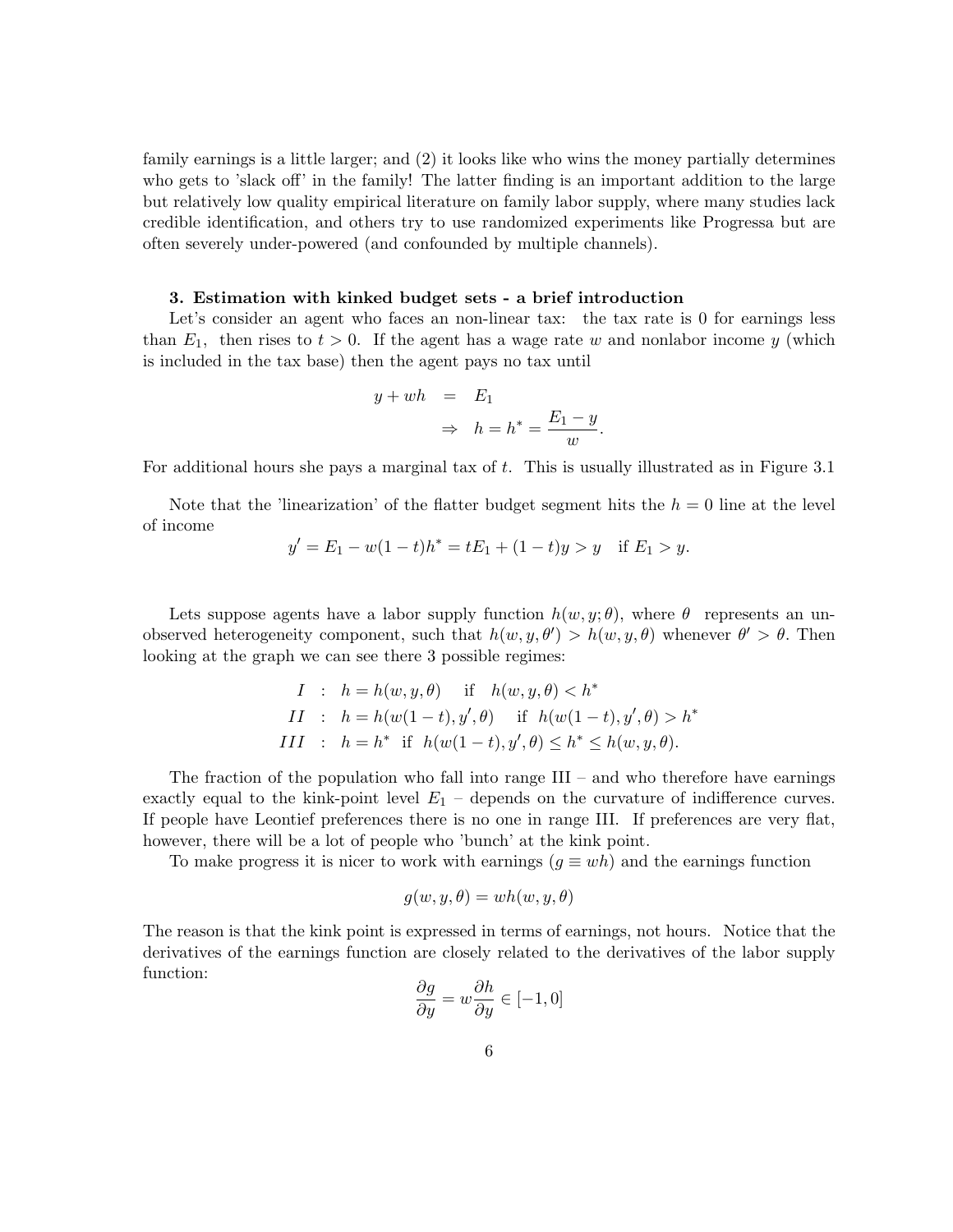and

$$
\frac{w}{g}\frac{\partial g}{\partial w} = 1 + \frac{w}{h}\frac{\partial h}{\partial w} = 1 + \epsilon = 1 + \epsilon^c + w\frac{\partial h}{\partial y} \ge 0
$$
\n(1)

since  $\epsilon^c \ge 0$  and  $w \frac{\partial h}{\partial y} \ge -1$ . Now return to Figures 3.1 and 3.2 and assume  $y = 0$ , so

$$
y'=tE_1
$$

Using the earnings function we can classify the 3 regimes as:

*I*: 
$$
g = g(w, 0, \theta) \le E_1
$$
  
\n*II*:  $g = g(w(1-t), tE_1, \theta) \ge E_1 - y' = E_1(1-t)$   
\n*III*:  $g = E_1$  and  $g(w, 0, \theta) > E_1$  and  $g(w(1-t), tE_1, \theta) < E_1(1-t)$ 

Now lets go a little further and re-parameterize the earnings function as:

$$
g(w, y, \theta) = k(w, y) + \theta
$$

where  $\theta$  is some random taste variable. The we can restate the regimes in terms of two critical cutoffs in the distribution of  $\theta$  (for a given wage w):

*I*: 
$$
k(w, 0) + \theta \le E_1 \Rightarrow \theta \le E_1 - k(w, 0) = \theta^*
$$
  
\n*II*:  $k(w(1-t), tE_1) + \theta \ge E_1 - y' \Rightarrow \theta \ge E_1 - k(w(1-t), tE_1) - tE_1 = \theta^{**}$   
\n*III*:  $\theta^* < \theta < \theta^{**}$ 

Now notice that

$$
\theta^{**} = \theta^* + k(w, 0) - k(w(1-t), tE_1) - tE_1
$$

and taking a first order expansion

$$
k(w(1-t),tE_1) = k(w,0) - \frac{\partial g}{\partial w} \cdot tw + \frac{\partial g}{\partial y} tE_1
$$

so using equation (1):

$$
\theta^{**} \approx \theta^* + tE_1[\frac{w}{E_1}\frac{\partial g}{\partial w} - \frac{\partial g}{\partial y} - 1] = \theta^* + tE_1\epsilon^c
$$

For a given wage  $w$ , the group of people at the kink are those with

$$
\theta^* < \theta < \theta^* + tE_1\epsilon^c.
$$

In the absence of the kink, these people would have earnings of  $k(w, 0) + \theta$ , which means that all the people with a wage w earning from  $E_1$  to  $E_1(1+t_1e^c)$  get pushed to the kink. Now notice that this range does not depend on w. So, we can conclude that (to first order) the set of people who would have earned from the kink point  $E_1$  to a higher level  $E_1(1+t_1\epsilon^c)$ are all pushed to the kink. If we could estimate the excess fraction at the kink, and the counterfactual density of people who would have earned amounts just above  $E_1$  in the absence of the kink, we could potentially estimate  $\epsilon^c$ , which is what Saez proposes in his AEJ-Policy paper.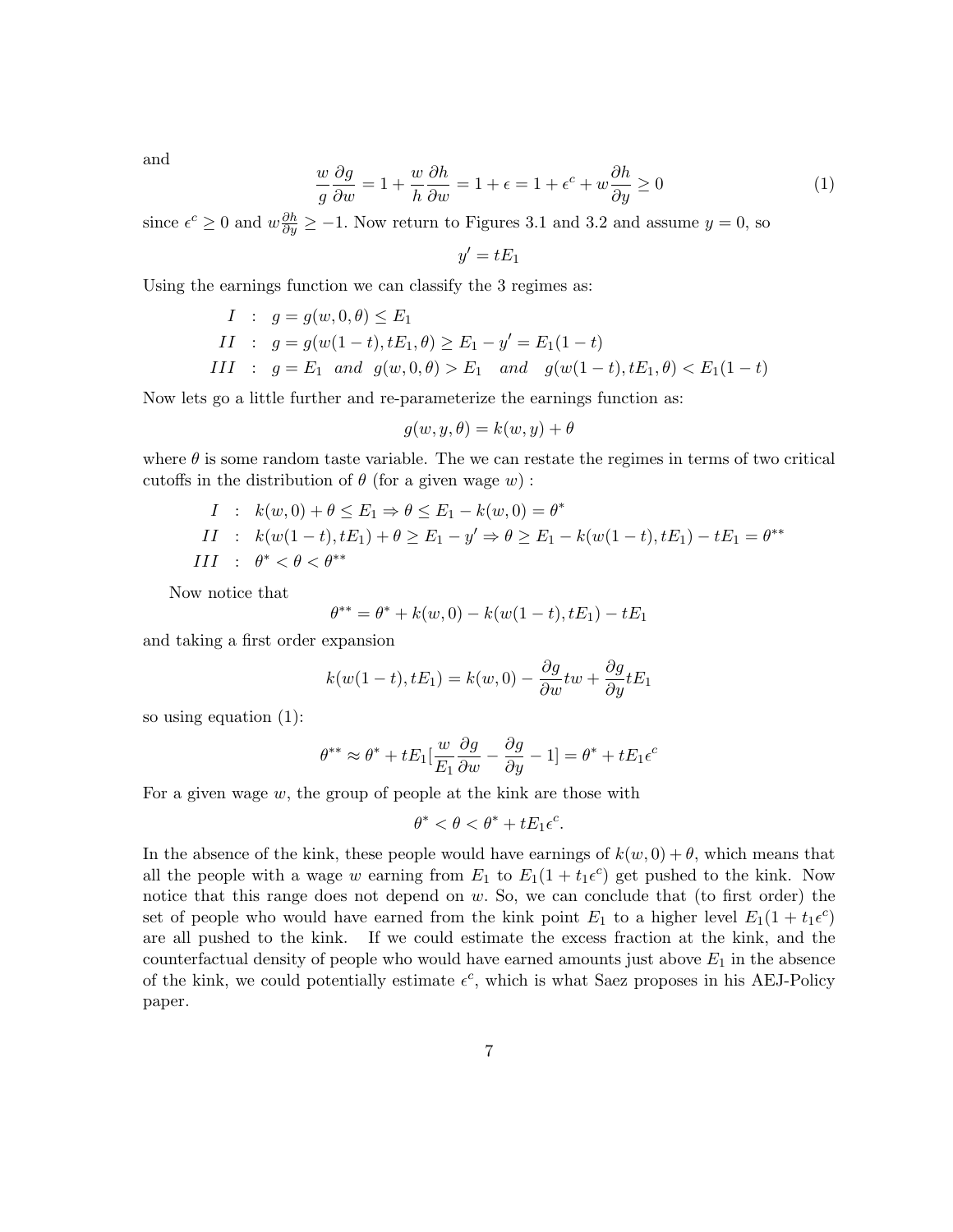SIMPLE ESTIMATES OF LABOUR SUPPLY USING ALL OBSERVATIONS AND CONTROLLING FOR DRIVER HETEROGENEITY WITH FIXED EFFECTS

|                    | Change in revenue per mile                                                                   | Change in miles driven  |
|--------------------|----------------------------------------------------------------------------------------------|-------------------------|
|                    | Simple difference table: medallion fixed effects, no other controls                          |                         |
| 1996 fare increase | $+$ \$0.14 ( $+$ 17%)                                                                        | $-477$ miles $(-3.2\%)$ |
| 2004 fare increase | $+$ \$0.15 ( + 19%)                                                                          | $-824$ miles $(-5.6\%)$ |
|                    | Difference table: medallion fixed effects, controls for month and days since last inspection |                         |
| 1996 fare increase | $+$ \$0.14 ( $+$ 17%)                                                                        | $-399$ miles $(-2.7\%)$ |
| 2004 fare increase | $+$ \$0.15 ( $+$ 19%)                                                                        | $-818$ miles $(-5.6\%)$ |

Notes

All changes are computed as the coefficient of a dummy variable indicating the year noted and are significant at the 0.1% level. Revenue is in December 2005 dollars. Miles driven measures the number of miles driven since the last inspection. The average number of days between inspections is 122 (4 months), with a standard deviation of 4 days. Since the panel is not fully balanced, these results are computed from a regression that includes medallion fixed effects in order to use all the data.

The regressions in the last two rows also contain a variable measuring the number of days since the taxi was last inspected.

| TABLE 2b |  |  |                       |  |  |                                                                |  |  |  |  |
|----------|--|--|-----------------------|--|--|----------------------------------------------------------------|--|--|--|--|
|          |  |  |                       |  |  | SIMPLE ESTIMATES OF LABOUR SUPPLY USING ONLY OBSERVATIONS WITH |  |  |  |  |
|          |  |  | CONTINUOUS PANEL DATA |  |  |                                                                |  |  |  |  |

|                                                                                                         | Change in revenue per mile                                                                                                  | Change in miles driven                                              |
|---------------------------------------------------------------------------------------------------------|-----------------------------------------------------------------------------------------------------------------------------|---------------------------------------------------------------------|
| Simple difference table (balanced panel): no other controls<br>1996 fare increase<br>2004 fare increase | $+$ \$0.15*** ( + 19.2%)<br>$+$ \$0.15*** ( + 20.9%)                                                                        | $-819$ miles* $(-5.6\%)$<br>$-764$ miles <sup>**</sup> ( $-5.1\%$ ) |
| 1996 fare increase<br>2004 fare increase                                                                | Difference table: controls for month and days since last inspection<br>$+$ \$0.15*** ( + 19.0%)<br>$+$ \$0.15*** ( + 20.9%) | $-758 \text{ miles}^* (-5.2\%)$<br>$-758$ miles** $(-5.1\%)$        |

Notes

\*\*\*\*\*\*\*Indicate significant at the  $0.1\%$ ,  $1\%$ ,  $10\%$  level.

Revenue is in December 2005 dollars. Miles driven measures the number of miles driven since the last inspection. The average number of days between inspections is 122.6 with a standard deviation of 3.86 days in 1996, and 121.7 with a standard deviation of 2.08 days in 2004.

sample of data these estimates are all roughly  $-5\%/20\% = -0.25$ . As we shall see below, this is close to the estimate obtained from a more complete econometric analysis.

### III. A SIMPLE MODEL OF BEHAVIOUR FOR TAXI DRIVER LABOUR SUPPLY

What is apparent from the previous discussion is that drivers do not face explicit wage rates, but instead face a taxi fare function that relates their income to hours worked through the miles they travel. A simple model of this behaviour starts with the standard assumption that a driver has utility function

$$
(1) \t u = u(h, y),
$$

 $\odot$  The London School of Economics and Political Science 2010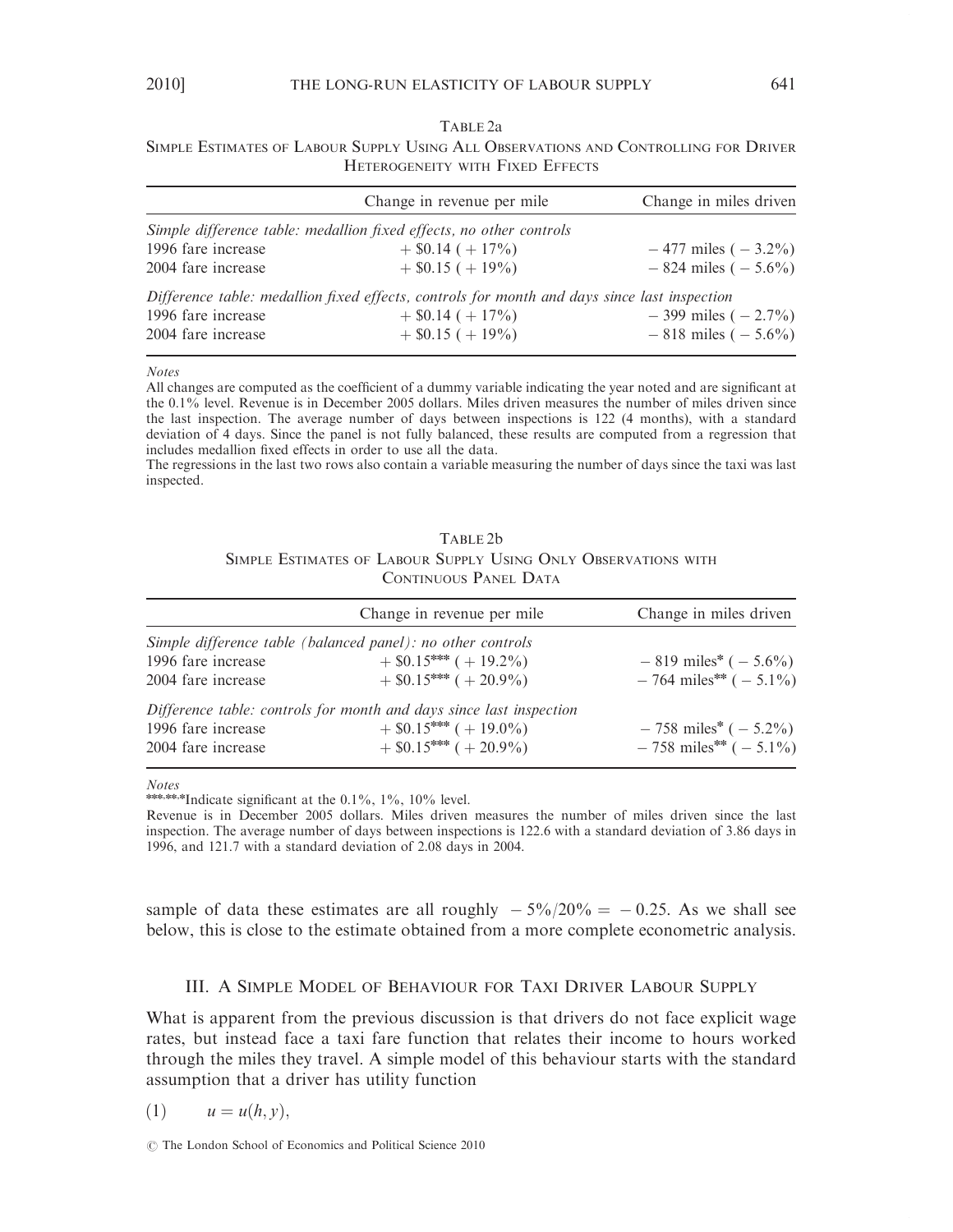|                           | (1)<br><b>OLS</b> | (2)<br><b>OLS IV</b> | (3)<br>Fixed effects | (4)<br>Fixed effects IV |
|---------------------------|-------------------|----------------------|----------------------|-------------------------|
| ln(real revenue per mile) | $-0.42$           | $-0.13$              | $-0.40$              | $-0.23$                 |
|                           | (0.01)            | (0.03)               | (0.01)               | (0.02)                  |
| ln(days since inspection) | 0.63              | 0.63                 | 0.72                 | 0.79                    |
|                           | (0.06)            | (0.10)               | (0.04)               | (0.06)                  |
| February                  | 0.00              | $-0.00$              | 0.02                 | 0.04                    |
|                           | (0.01)            | (0.02)               | (0.02)               | (0.09)                  |
| March                     | $-0.03$           | $-0.03$              | $-0.00$              | $-0.01$                 |
|                           | (0.01)            | (0.02)               | (0.02)               | (0.09)                  |
| April                     | $-0.01$           | $-0.01$              | $-0.04$              | $-0.06$                 |
|                           | (0.01)            | (0.02)               | (0.02)               | (0.09)                  |
| May                       | 0.02              | 0.02                 | 0.02                 | 0.02                    |
|                           | (0.01)            | (0.02)               | (0.01)               | (0.01)                  |
| June                      | 0.03              | 0.04                 | 0.04                 | 0.06                    |
|                           | (0.01)            | (0.02)               | (0.02)               | (0.09)                  |
| July                      | $-0.01$           | $-0.02$              | 0.02                 | 0.01                    |
|                           | (0.01)            | (0.02)               | (0.02)               | (0.09)                  |
| August                    | $-0.02$           | $-0.01$              | $-0.05$              | $-0.06$                 |
|                           | (0.01)            | (0.02)               | (0.02)               | (0.09)                  |
| September                 | $-0.02$           | $-0.03$              | $-0.02$              | $-0.02$                 |
|                           | (0.01)            | (0.02)               | (0.01)               | (0.01)                  |
| October                   | $-0.01$           | $-0.02$              | $-0.01$              | 0.03                    |
|                           | (0.01)            | (0.02)               | (0.02)               | (0.09)                  |
| November                  | $-0.04$           | $-0.03$              | $-0.02$              | $-0.01$                 |
|                           | (0.01)            | (0.02)               | (0.02)               | (0.09)                  |
| December                  | $-0.03$           | $-0.00$              | $-0.05$              | $-0.06$                 |
|                           | (0.01)            | (0.02)               | (0.02)               | (0.09)                  |
| Constant                  | 6.38              | 6.46                 | 5.95                 | 5.67                    |
|                           | (0.31)            | (0.48)               | (0.18)               | (0.31)                  |
| Observations              | 33,962            | 12,281               | 33,962               | 12,244                  |
| $R$ -squared              | 0.06              | 0.03                 | 0.07                 |                         |
| Number of medallions      |                   | 2645                 |                      | 2514                    |

TABLE 5 (LOG) MILES DRIVEN AS A FUNCTION OF (LOG) REVENUE PER MILE

Notes

Standard errors in parentheses. Unit of observation: one driver during a four-month period. Instrument: 1996 fare increase and 2004 fare increase. Fixed effects: medallion level.

lease rate by only 8% in order that most of the fare increase 'would end up in drivers' pockets'. (See the timeline in the Appendix for more details.) Although we cannot document all the details, there is a potential for large changes in the lease rate around the time of the fare changes that might affect the labour supply of drivers who own medallions, despite the fact that these lease rates do not affect them directly, because of the potential incentives that a change in the lease rate might give an owner–driver.

For example, this change in the incentive to lease to others could potentially cause at least one serious bias: it could selectively remove people from our sample after the fare increase, because they then start renting their evening shift to others.

Since our dataset contains the universe of drivers inspected by the TLC between 1990 and 2005, we may examine the number of medallions that switched from being associated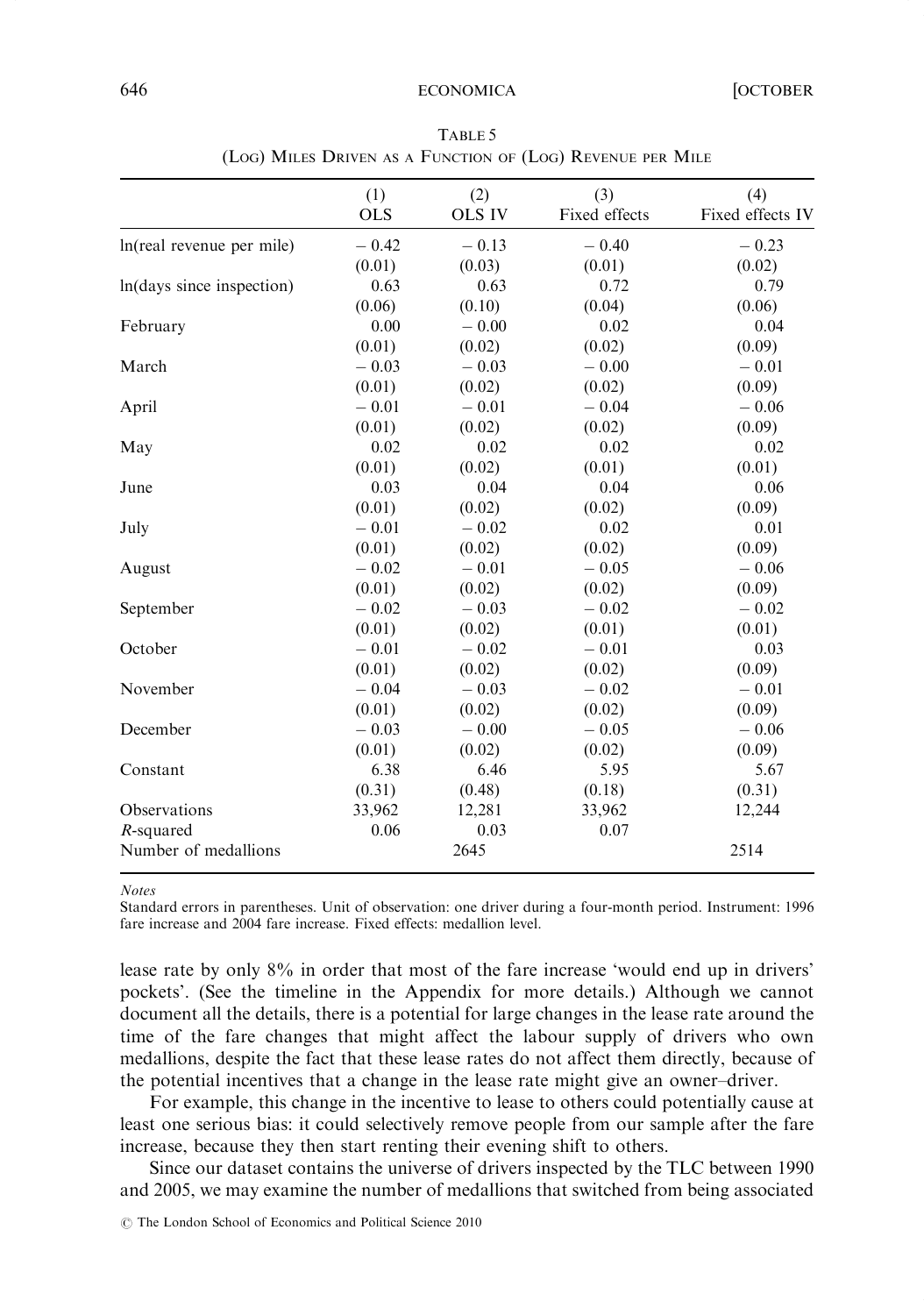

**FIGURE 1. AVERAGE EARNINGS FOR NONWINNERS, WINNERS, AND BIG WINNERS Note: Solid line = nonwinners; dashed line = winners; dotted line = big winners.** 

**On average the individuals in our basic sample won yearly prizes of \$26,000 (averaged over the \$55,000 for winners and zero for nonwinners). Typically they won 10 years prior to completing our survey in 1996, implying they are on average halfway through their 20 years of lottery payments when they responded in 1996. We asked all individuals how many tickets they bought in a typical**  week in the year they won the lottery.<sup>11</sup> As ex**pected, the number of tickets bought is considerably higher for winners than for nonwinners. On average, the individuals in our basic sample are 50 years old at the time of winning, which, for the average person was in 1986; 35 percent of the sample was over 55 and 15 percent was over 65 years old at the time of winning; 63 percent of the sample was male. The average number of years of schooling, calculated as years of high school plus years of college plus 8, is equal to 13.7; 64 percent claimed at least one year of college.** 

**We observe, for each individual in the basic sample, Social Security earnings for six years preceding the time of winning the lottery, for the year they won (year zero), and for six years following winning. Average earnings, in terms of 1986 dollars, rise over the pre-winning period from \$13,930 to \$16,330, and then decline back to \$13,290 over the post-winning period. For those with positive Social Security earnings, average earnings rise over the entire 13-year period from \$20,180 to \$24,300. Participation rates, as measured by positive Social Security earnings, grad-** **ually decline over the 13 years, starting at around 70 percent before going down to 56 percent. Figures 1 and 2 present graphs for average earnings and the proportion of individuals with positive earnings for the three groups, nonwinners, winners, and big winners. One can see a modest decline in earnings and proportion of individuals with positive earnings for the full winner sample compared to the nonwinners after winning the lottery, and a sharp and much larger decline for big winners at the time of winning. A simple difference-in-differences type estimate of the marginal propensity to earn out of unearned income (mpe) can be based on the ratio of the difference in the average change in earnings before and after winning the lottery for two groups and the difference in the average prize for the same two groups. For the winners, the difference in average earnings over the six post-lottery years and the six pre**lottery years is  $-\$1,877$  and for the nonwinners **the average change is \$448. Given a difference in average prize of \$55,000 for the winner/nonwin**ners comparison, the estimated mpe is  $(-1,877 (448)/(55,000 - 0) = -0.042$  (SE 0.016). For the **big-winners/small-winners comparison, this estimate is -0.059 (SE 0.018). In Section IV we report estimates for this quantity using more sophisticated analyses.** 

**On average the value of all cars was \$18,200. For housing the average value was \$166,300, with an average mortgage of \$44,200.12 We aggregated the responses to financial wealth into two categories. The first concerns retirement** 

<sup>&</sup>lt;sup>11</sup> Because there were some extremely large numbers (up to 200 tickets per week), we transformed this variable **somewhat arbitrarily by taking the minimum of the number reported and ten. The results were not sensitive to this transformation.** 

**<sup>12</sup>Note that this is averaged over the entire sample, with zeros included for the 7 percent of respondents who reported not owning their homes.**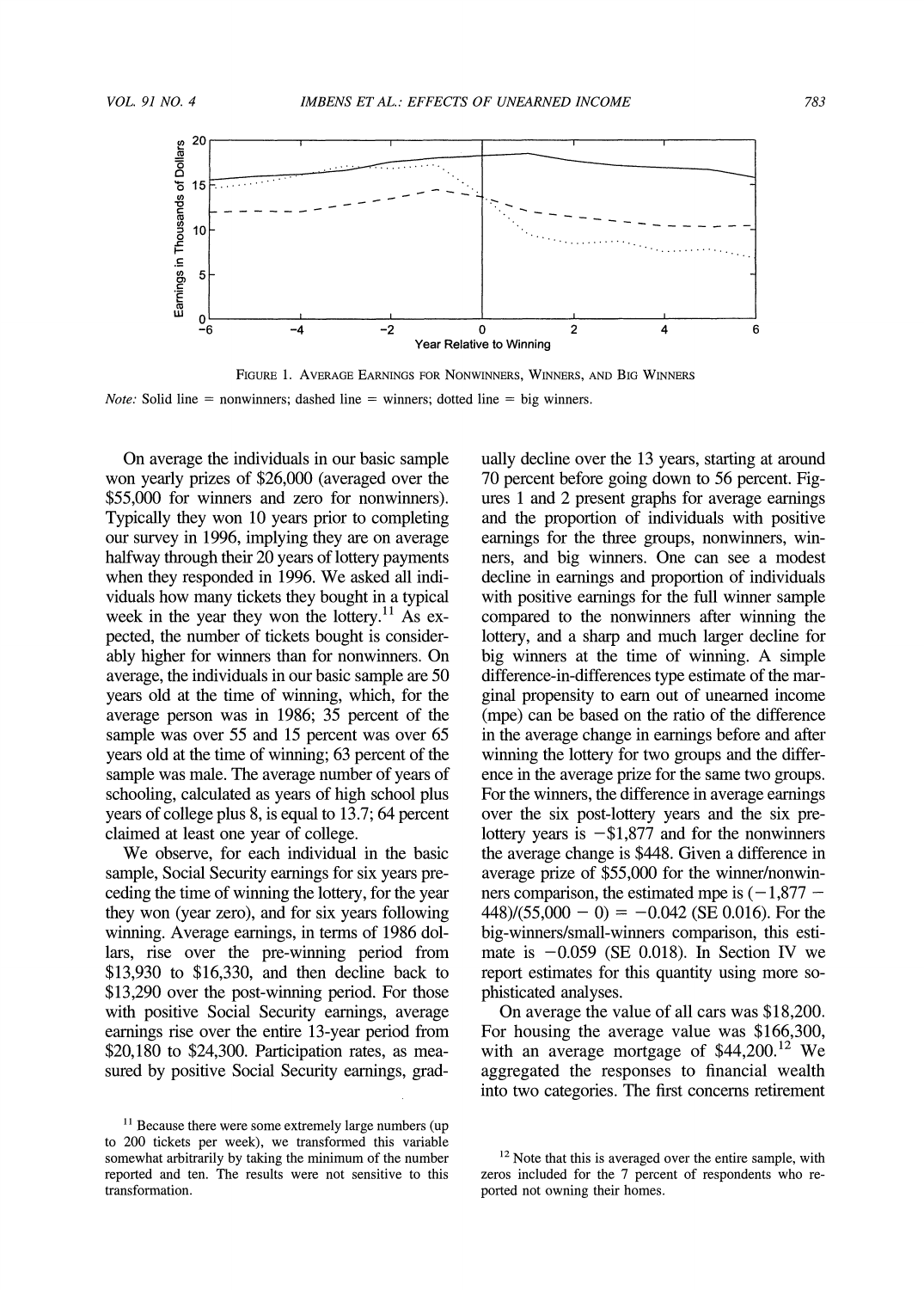|                               | Specifications |          |          |          |          |          |          |          |          |
|-------------------------------|----------------|----------|----------|----------|----------|----------|----------|----------|----------|
|                               |                | П        | Ш        | IV       |          | v        | VI       | VII      | VIII     |
| Outcomes <sup>a</sup>         | 496            | 496      | 496      | 496      |          | 496      | 237      | 453      | 194      |
| Average post-lottery earnings | $-0.051$       | $-0.052$ | $-0.048$ | $-0.051$ | $-0.114$ | $-0.097$ | $-0.043$ | $-0.122$ | $-0.101$ |
|                               | (0.014)        | (0.013)  | (0.009)  | (0.008)  | (0.015)  | (0.012)  | (0.010)  | (0.020)  | (0.029)  |
| Year 0 earnings               | $-0.019$       | $-0.022$ | $-0.017$ | $-0.020$ | $-0.038$ | $-0.033$ | $-0.015$ | $-0.024$ | 0.004    |
|                               | (0.014)        | (0.013)  | (0.004)  | (0.004)  | (0.008)  | (0.007)  | (0.006)  | (0.010)  | (0.015)  |
| Year 1 earnings               | $-0.048$       | $-0.049$ | $-0.045$ | $-0.050$ | $-0.103$ | $-0.089$ | $-0.038$ | $-0.094$ | $-0.056$ |
|                               | (0.014)        | (0.014)  | (0.007)  | (0.007)  | (0.014)  | (0.011)  | (0.009)  | (0.017)  | (0.025)  |
| Year 2 earnings               | $-0.052$       | $-0.054$ | $-0.050$ | $-0.054$ | $-0.114$ | $-0.098$ | $-0.045$ | $-0.117$ | $-0.092$ |
|                               | (0.014)        | (0.014)  | (0.009)  | (0.009)  | (0.016)  | (0.013)  | (0.011)  | (0.021)  | (0.031)  |
| Year 3 earnings               | $-0.051$       | $-0.053$ | $-0.048$ | $-0.053$ | $-0.118$ | $-0.100$ | $-0.043$ | $-0.134$ | $-0.117$ |
|                               | (0.014)        | (0.014)  | (0.010)  | (0.009)  | (0.017)  | (0.014)  | (0.012)  | (0.023)  | (0.033)  |
| Year 4 earnings               | $-0.056$       | $-0.057$ | $-0.052$ | $-0.055$ | $-0.127$ | $-0.107$ | $-0.044$ | $-0.151$ | $-0.133$ |
|                               | (0.014)        | (0.013)  | (0.010)  | (0.010)  | (0.019)  | (0.015)  | (0.012)  | (0.024)  | (0.034)  |

**(0.014) (0.013) (0.011) (0.011) (0.020) (0.016) (0.013) (0.026) (0.036)** 

**(0.014) (0.013) (0.012) (0.011) (0.021) (0.017) (0.013) (0.027) (0.037)** 

TABLE 4-ESTIMATES OF MARGINAL PROPENSITY TO EARN OUT OF UNEARNED INCOME: **YEARLY LOTTERY PAYMENTS AS RIGHT-HAND-SIDE VARIABLE** 

**Notes: Specifications: I: No individual controls, no differencing of outcome, linear in prize; sample includes nonwinners and big winners. II: Small set of individual controls (years of education, age, dummies for sex, college, age over 55, age over 65), no differencing of outcome, linear in prize; sample includes nonwinners and big winners. 11: Small set of individual controls, differenced outcomes, linear in prize; sample includes nonwinners and big winners. IV: Expanded set of individual controls (small set of controls plus number of tickets bought, year of winning, earnings in six years prior to winning, dummies for positive earnings in six years prior to winning, dummy for working at the time of winning), differenced outcomes, linear in prize; sample includes nonwinners and big winners. V: Expanded set of controls, differenced outcomes, quadratic in prize; sample includes nonwinners and big winners. Estimates reported are derivative with respect to prize at prize equal to zero and prize equal to \$32,000. VI: Expanded set of individual controls, difference outcomes, linear in prize; sample includes winners only. VII: Expanded set of individual controls, difference outcomes, linear in prize; sample includes nonwinners and winners < \$100,000 only. VmI: Expanded set of individual controls, difference outcomes, linear in prize; sample includes winners < \$100,000 only.** 

Year 5 earnings -0.052 -0.050 -0.046 -0.050 -0.117 -0.099 -0.041 -0.137 -0.116

**Year 6 earnings**  $-0.050$   $-0.049$   $-0.045$   $-0.046$   $-0.106$   $-0.090$   $-0.047$   $-0.101$   $-0.094$ <br> $(0.014)$   $(0.013)$   $(0.012)$   $(0.011)$   $(0.021)$   $(0.013)$   $(0.027)$   $(0.037)$ 

**<sup>a</sup>Outcomes: Average of Social Security earnings in years one through six after winning the lottery, and earnings in years zero to six after winning the lottery.** 

**In the fifth specification we add a quadratic term in the prize. Rather than report the coefficient on the quadratic term, we report the derivative of the expected earnings as a function of the prize at two values of the prize, zero and the median prize (\$32,000 per year). The estimates of the MPE based on this specification are much larger than the linear regression-based estimates, equal to**   $-0.114$  (0.015) at a prize equal to zero, and **-0.097 (0.012) at a prize equal to \$32,000. Although these two estimates are very close, the quadratic term is in fact highly significant, with a t-statistic equal to 4.8. Because the distribution of prizes is so skewed, with a minimum of zero, a median yearly prize equal to \$32,000 and a maximum equal to \$500,000, the few very large observations disproportionally affect the linear regression estimates.** 

**The next specification excludes the 259 nonwinners, more than half the sample. This specification avoids potential biases from the differences**  **between season ticket holders and single ticket buyers, and thus stays closer to the ideal experiment of randomly allocating annuities to a fixed population. The results for this specification are very similar to those from specification IV with the same set of control variables that includes the nonwinners.22 Next, in specification VII, we exclude the big winners (winners with a yearly prize larger than \$100,000). This yields results similar to those from the quadratic specification, with an**  estimate for the MPE of  $-0.122$  (0.020). Finally, **we exclude both nonwinner and big winners. This again leads to a much larger estimate than the simple linear specification for the entire sample.** 

**From the full set of estimates it appears that specifications linear in the prize have trouble** 

**<sup>22</sup>Although more than half the original sample is dropped in this specification, the precision is not significantly affected because most of the variation in the lottery prize is among the winners.**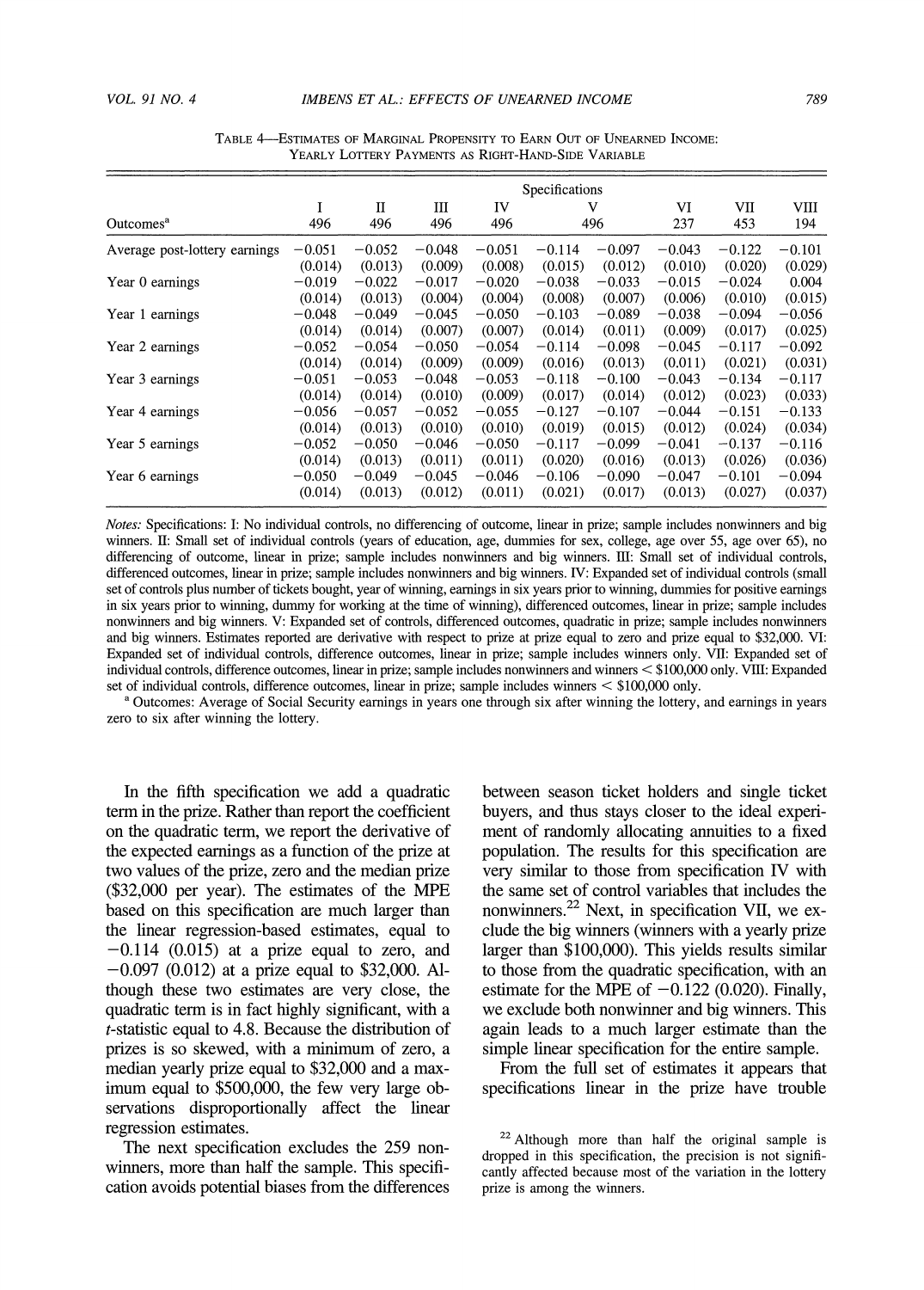



Notes: This figure reports estimates obtained from equation (2) estimated in the pooled lottery sample with gross labor earnings as the dependent variable. A coefficient of 1.00 corresponds to an increase in annual labor earnings of 1 SEK for each 100 SEK won. Each year corresponds to a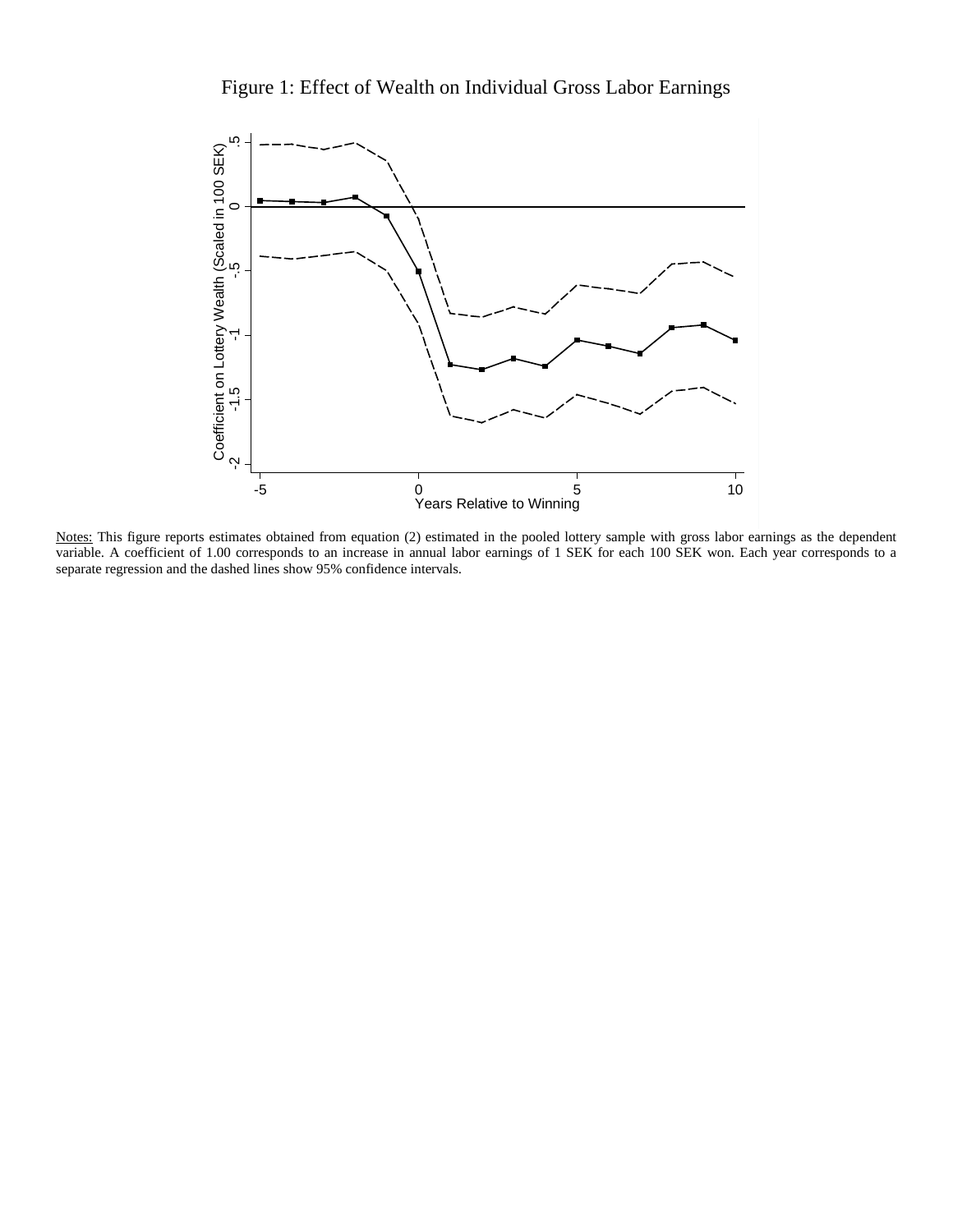

Notes: This figure reports estimates obtained from equation (2) estimated for the different outcomes discussed in section III.A. Each year corresponds to a separate regression. The dashed lines in Panel A, C, and D display 95% confidence intervals. Panels A and B are estimated in the full sample,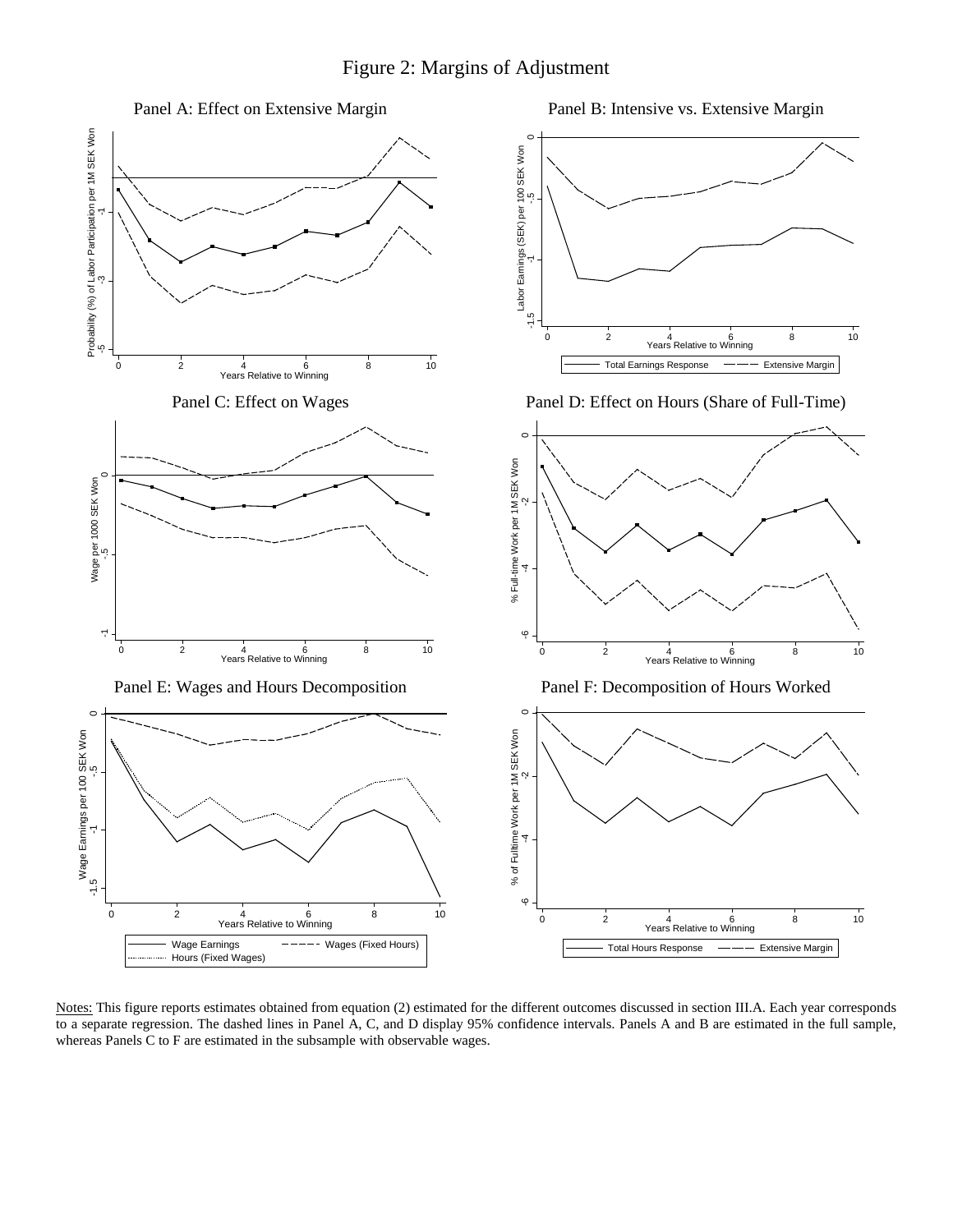|                  | Pooled Sample |              | <b>Individual Lottery Samples</b> |              |                  |         |          |               |          |               |
|------------------|---------------|--------------|-----------------------------------|--------------|------------------|---------|----------|---------------|----------|---------------|
|                  |               |              |                                   | <b>PLS</b>   |                  | Kombi   |          | Triss-Lumpsum |          | Triss-Monthly |
|                  | Count         | <b>Share</b> | Count                             | <b>Share</b> | Count Share      |         | Count    | <b>Share</b>  | Count    | <b>Share</b>  |
| 0 to 1K SEK      | 25,172        | 10.0%        | $\theta$                          | $0.0\%$      | 25,172 99.0%     |         | $\Omega$ | $0.0\%$       | $\theta$ | $0.0\%$       |
| 1K to 10K SEK    | 204,626 81.3% |              | 204,626 92.0%                     |              | 0                | $0.0\%$ | $\theta$ | $0.0\%$       | $\theta$ | 0.0%          |
| 10K to 100K SEK  | 16,429        | 6.5%         | 15,520                            | 7.0%         | $\boldsymbol{0}$ | $0.0\%$ | 909      | 27.8%         | $\theta$ | 0.0%          |
| 100K to 500K SEK | 3,685         | 1.5%         | 1,654                             | $0.7\%$      | $\boldsymbol{0}$ | $0.0\%$ | 2,031    | 62.1%         | $\theta$ | 0.0%          |
| 500K to 1M SEK   | 355           | $0.1\%$      | 195                               | 0.1%         | $\Omega$         | 0.0%    | 160      | 4.9%          | $\theta$ | $0.0\%$       |
| $>1M$ SEK        | 1,481         | 0.6%         | 481                               | 0.2%         | 263              | 1.0%    | 168      | 5.1%          | 569      | 100.0%        |
| <b>TOTAL</b>     | 251,748       |              | 222,476                           |              | 25,435           |         | 3,268    |               | 569      |               |

Table 1. Distribution of Prizes

Notes: This table reports the distribution of lottery prizes for the pooled sample and the four lottery subsamples.

# Table 2. Effect of Wealth on Individual Gross Labor Earnings

|                                   | $t=1$   | $t=2$                                             | 3-year<br>total | 5-year<br>total               | 10-year<br>total                                                                             | Event study<br>estimate $t = 1-5$ |
|-----------------------------------|---------|---------------------------------------------------|-----------------|-------------------------------|----------------------------------------------------------------------------------------------|-----------------------------------|
|                                   | (1)     | (2)                                               | (3)             | (4)                           | (5)                                                                                          | (6)                               |
| Prize Amount ( $SEK/100$ ) -1.152 |         | $-1.177$                                          | $-3.219$        | $-4.681$                      | $-8.033$                                                                                     | $-1.068$                          |
| <b>SE</b>                         | (0.153) | (0.191)                                           |                 | $(0.517)$ $(0.917)$ $(1.961)$ |                                                                                              | (0.149)                           |
| $\boldsymbol{p}$                  |         | $\left[ < 0.001 \right]$ $\left[ < 0.001 \right]$ |                 |                               | $\left[ \langle 0.001 \right]$ $\left[ \langle 0.001 \right]$ $\left[ \langle 0.001 \right]$ | [<0.001]                          |
| N                                 |         | 199,168 211,555                                   |                 | 193,312 186,819 173,129       |                                                                                              | 249,278                           |

Notes: This table reports results of estimating equation (2) in the pooled lottery sample with gross labor earnings as the dependent variable. The prize amount is scaled so that a coefficient of 1.00 implies a 1 SEK increase in earnings per 100 SEK won.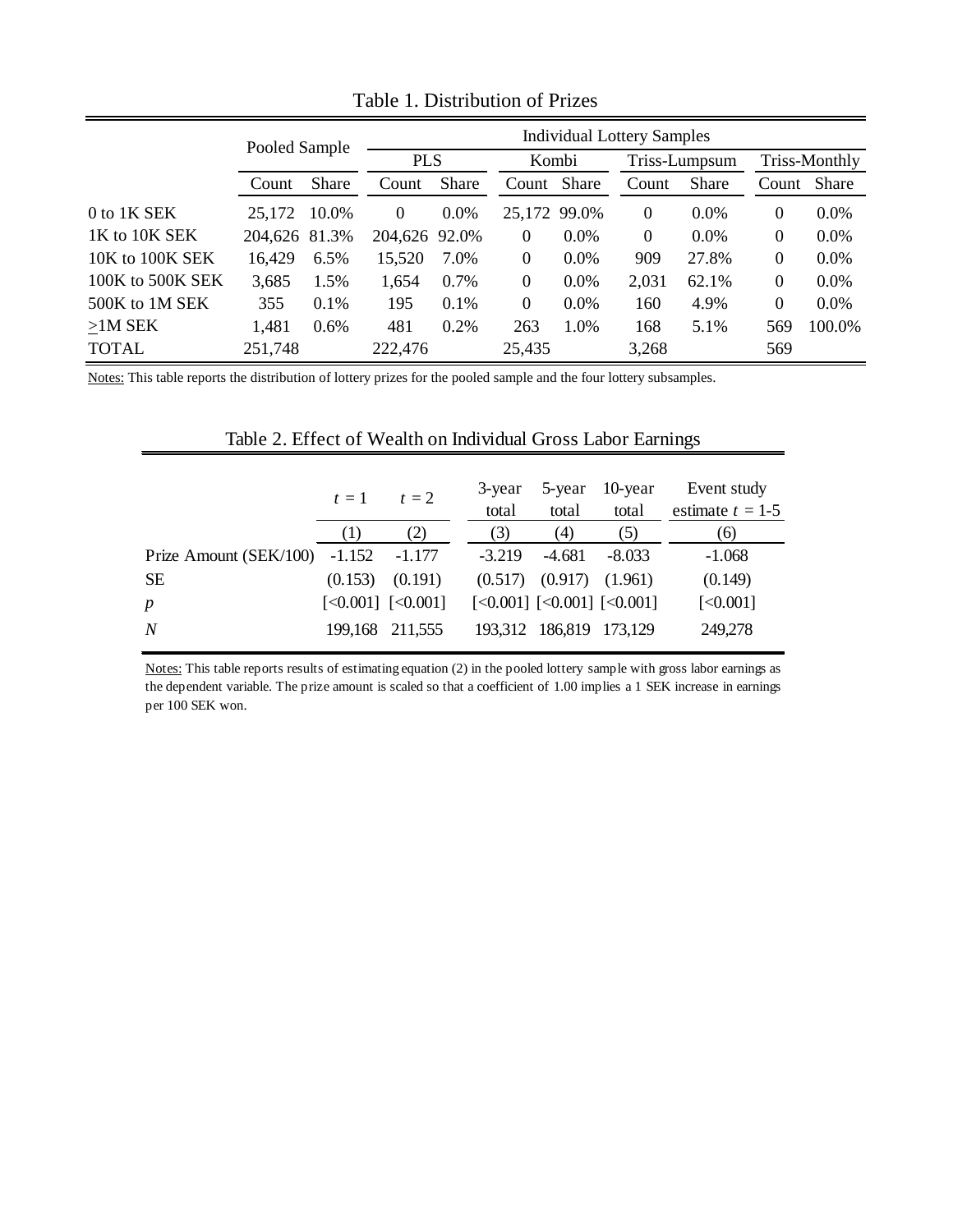| Labor Earnings         |          | Wage<br>Earnings | Self-employment<br>Income | Unemployment<br><b>Benefits</b> | Pensions |          | Taxable earnings |          |                |
|------------------------|----------|------------------|---------------------------|---------------------------------|----------|----------|------------------|----------|----------------|
| Taxes                  | Pre-tax  | Pre-tax          | Pre-tax                   | Pre-tax                         | Pre-tax  | Pre-tax  | Pre-tax          | Post-tax | Post-tax incl. |
|                        |          | incl. SSC        |                           |                                 |          |          |                  |          | SSC benefits   |
|                        |          | (2)              | (3)                       | (4)                             | (5)      | (6)      | 7)               | (8)      | (9)            |
| Prize Amount (SEK/100) | $-1.068$ | $-1.412$         | $-0.967$                  | $-0.142$                        | 0.035    | 0.157    | $-0.900$         | $-0.580$ | $-0.624$       |
| <b>SE</b>              | (0.149)  | (0.199)          | (0.151)                   | (0.036)                         | $-0.026$ | $-0.085$ | $-0.131$         | $-0.081$ | $-0.084$       |
| $\boldsymbol{p}$       | [<0.001] | [<,0.001]        | [<0.001]                  | [<0.001]                        | [0.177]  | [0.064]  | [<0.001]         | [<0.001] | [<0.001]       |
| N                      | 249,278  | 247,847          | 247,915                   | 248,058                         | 248,058  | 248,058  | 249,278          | 247,847  | 247,847        |

Table 3. Effect of Wealth on Different Measures of Individual Earnings

Notes: This table reports event-study estimates obtained by estimating equation (2) in the pooled lottery sample with different earnings measures as the dependent variable. The earnings measure in column (2) includes SSC paid by the employer and the column (9) earnings measure includes the implicit employee benefit of SSC. Labor earnings in column (1) and (2) includes wage earnings and selfemployment income used in columns (3) and (4). Taxable earnings in columns (7) to (9) includes labor earnings (column 1), unemployment benefits (column 5) and pension income (column 6). The variables are scaled so that a coefficient of 1.00 implies a 1 SEK increase in earnings per 100 SEK won.

| Table 4. Margins of Adjustment |                               |          |            |                 |             |          |  |  |  |
|--------------------------------|-------------------------------|----------|------------|-----------------|-------------|----------|--|--|--|
|                                | Extensive Margin $(>25K$ SEK) |          |            |                 |             |          |  |  |  |
|                                | Labor                         | Wage     | Self-      | Pension         | Hours       | Pre-tax  |  |  |  |
|                                | Earnings                      | Earnings |            | Income          | (Percent of | Monthly  |  |  |  |
|                                |                               |          | employment | $(\geq$ Age 50) | Full-time)  | Wages    |  |  |  |
|                                | (1)                           | (2)      | (3)        | (4)             | (5)         | (6)      |  |  |  |
| Prize Amount                   | $-2.067$                      | $-2.244$ | $-0.623$   | 0.458           | $-3.109$    | $-0.158$ |  |  |  |
| <b>SE</b>                      | (0.449)                       | (0.475)  | (0.253)    | (0.507)         | (0.616)     | (0.085)  |  |  |  |
| $\boldsymbol{p}$               | [<0.001]                      | [<0.001] | [0.014]    | [0.366]         | [<0.001]    | [0.063]  |  |  |  |
| Proportion/mean                | 77.3%                         | 71.0%    | 5.4%       | 36.4%           | 81.6%       | 22.973   |  |  |  |
| N                              | 249,278                       | 247,915  | 248,058    | 130,848         | 110,080     | 110,080  |  |  |  |

## Table 4. Margins of Adjustment

Notes: This table reports event-study estimates obtained by estimating equation (2) in the pooled lottery sample. The variables in columns (1) to (5) are scaled so that a coefficient of 1.00 implies a 1 percentage point increase in participation or fraction of full-time worked per million SEK won, whereas the prize amount is scaled by 1000 SEK in column (6).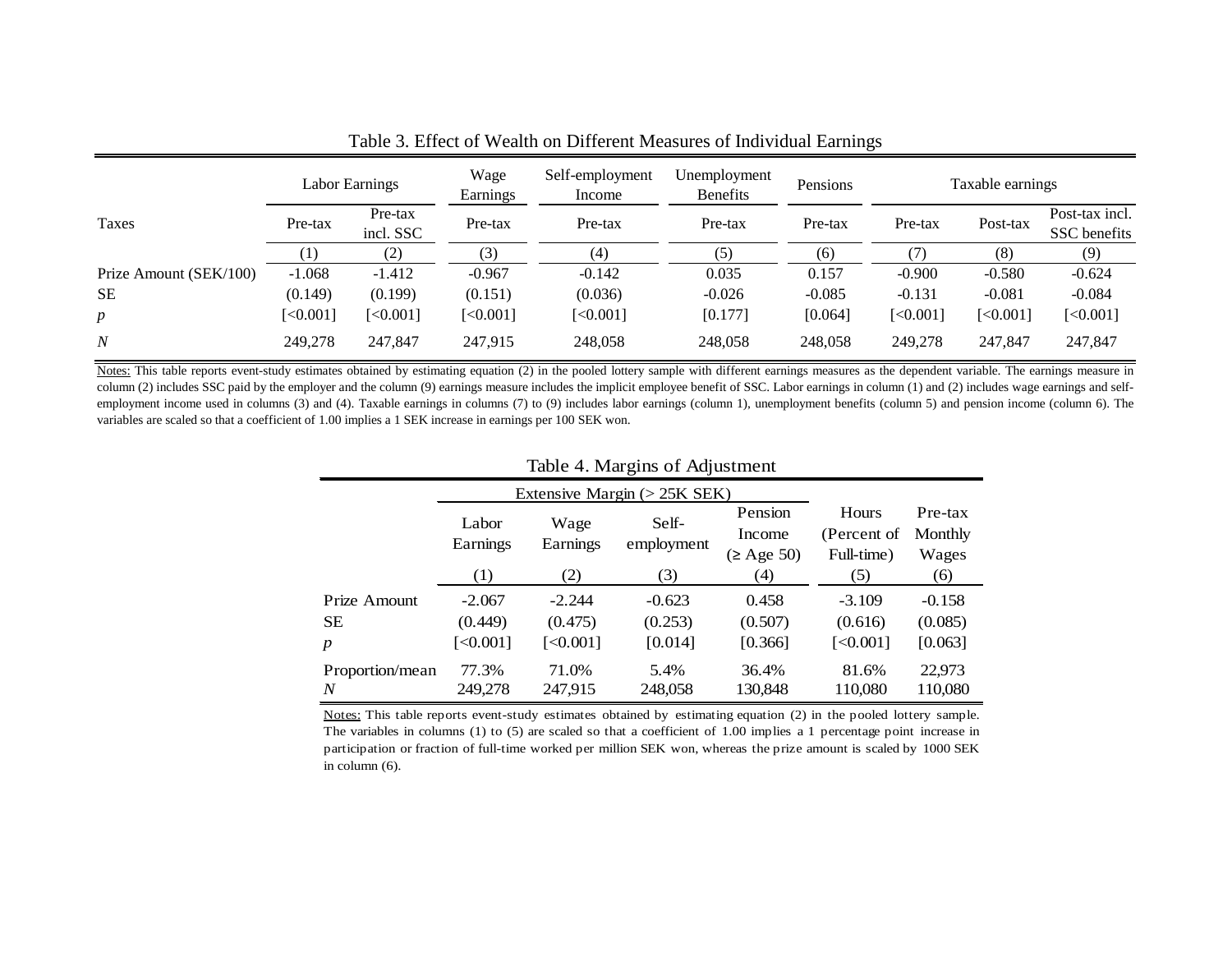| Panel A: Minimum-distance Estimates |                               | Panel B: Reduced-form and Model-based Moments |              |             |  |  |  |
|-------------------------------------|-------------------------------|-----------------------------------------------|--------------|-------------|--|--|--|
|                                     | Minimum-distance<br>estimates |                                               | Reduced-form | Model-based |  |  |  |
| $\beta$ / SE                        | 0.855 / (0.010)               | 100K SEK Prize                                | $-3.12$      | $-2.95$     |  |  |  |
| $\delta$ / SE                       | 0.010 / (0.005)               | 1M SEK Prize                                  | $-2.99$      | $-2.94$     |  |  |  |
| $\gamma_h$ / SE                     | 1852 / (39.7)                 | Below median earnings                         | $-2.36$      | $-2.99$     |  |  |  |
|                                     |                               | Above median earnings                         | $-2.66$      | $-2.91$     |  |  |  |
| Goodness-of-fit, $\chi^2(8)$        | 3.428                         | Age 21-34                                     | $-3.06$      | $-1.71$     |  |  |  |
| $p$ -value                          | [0.095]                       | Age 35-54                                     | $-3.13$      | $-3.41$     |  |  |  |
|                                     |                               | Age 55-64                                     | $-1.06$      | $-2.66$     |  |  |  |

Table 5. Simulation-based Estimates of Model Parameters

Notes: This table reports results of estimating the dynamic model via indirect inference, with asymptotic standard errors in parentheses. The goodness-of-fit test uses the minimized value of weighted minimum distance procedure, based on 11 moments and 3 parameters. The reduced form and model-based moments in Panel B shows the effect on total five-year after-tax earnings scaled in units of 100 SEK. The non-linear moments in the first two rows compares a lottery win of 100K and 1M using the reduced-form results from a quadratic model.

|                                                  |                                                                                                                 |                                                 | r r                                             |                                                                  |  |  |  |  |
|--------------------------------------------------|-----------------------------------------------------------------------------------------------------------------|-------------------------------------------------|-------------------------------------------------|------------------------------------------------------------------|--|--|--|--|
|                                                  | Panel A: Implied Lifetime Wealth Effects at Various Ages                                                        |                                                 |                                                 |                                                                  |  |  |  |  |
|                                                  | Age at Win                                                                                                      | <b>Implied Lifetime</b><br><b>Wealth Effect</b> | Cumulative Wealth Effect<br>Over First 10 Years | <b>Effect Over First 10 Years</b><br>as Share of Lifetime Effect |  |  |  |  |
|                                                  |                                                                                                                 | (1)                                             | (2)                                             | (3)                                                              |  |  |  |  |
|                                                  | 20                                                                                                              | $-0.186$                                        | $-0.031$                                        | 16.7%                                                            |  |  |  |  |
|                                                  | 25                                                                                                              | $-0.172$                                        | $-0.032$                                        | 18.7%                                                            |  |  |  |  |
|                                                  | 30                                                                                                              | $-0.159$                                        | $-0.035$                                        | 22.2%                                                            |  |  |  |  |
|                                                  | 35                                                                                                              | $-0.145$                                        | $-0.041$                                        | 28.4%                                                            |  |  |  |  |
|                                                  | 40                                                                                                              | $-0.129$                                        | $-0.049$                                        | 38.3%                                                            |  |  |  |  |
|                                                  | 45                                                                                                              | $-0.114$                                        | $-0.056$                                        | 49.0%                                                            |  |  |  |  |
|                                                  | 50                                                                                                              | $-0.107$                                        | $-0.078$                                        | 72.9%                                                            |  |  |  |  |
|                                                  | 55                                                                                                              | $-0.074$                                        | $-0.074$                                        | 100.0%                                                           |  |  |  |  |
|                                                  | 60                                                                                                              | $-0.046$                                        | $-0.046$                                        | 100.0%                                                           |  |  |  |  |
| Panel B: Implied Labor Supply Elasticities       |                                                                                                                 |                                                 |                                                 |                                                                  |  |  |  |  |
| (Win at Age 50, Retire at Age 65, Die at Age 80) |                                                                                                                 |                                                 |                                                 |                                                                  |  |  |  |  |
| (1)                                              | Effect of lottery prize on total labor earnings over remaining working<br>life (Implied Lifetime Wealth Effect) | $-0.107$                                        |                                                 |                                                                  |  |  |  |  |
| (2)                                              | Effect of permanent change in wages on total hours worked<br>0.001<br>(Uncompensated (Marshallian) Elasticity)  |                                                 |                                                 |                                                                  |  |  |  |  |
| (3)                                              | Effect of transitory change in wages on hours worked<br>0.201<br>(Intertemporal Frisch Elasticity)              |                                                 |                                                 |                                                                  |  |  |  |  |
| (4)                                              | Implied Compensated (Hicksian) Labor Supply Elasticity (from (1)<br>0.108<br>and (2) through Slutsky equation)  |                                                 |                                                 |                                                                  |  |  |  |  |
|                                                  |                                                                                                                 |                                                 |                                                 |                                                                  |  |  |  |  |

Table 6. Implied Labor Supply Elasticities from Simulated Model

Notes: This table reports key labor supply elasticities implied from the model using the parameters reported in Table 5. Panel A reports elasticities at different ages. Each row computes the lifetime wealth effect and the wealth effect over the first 10 years. Row (1) in Panel B reports the effect of a lottery prize on total labor earnings (i.e., sum of dy/dL across all remaining working years, as implied by model), row (2) reports the implied effect of a permanent increase of wages on total hours worked (summed up across all remaining working years), row (3) reports the Frisch elasticity (i.e., effect of a transitory change in wages on hours worked), and row (4) shows the implied Hicksian elasticity from the Slutksy equation.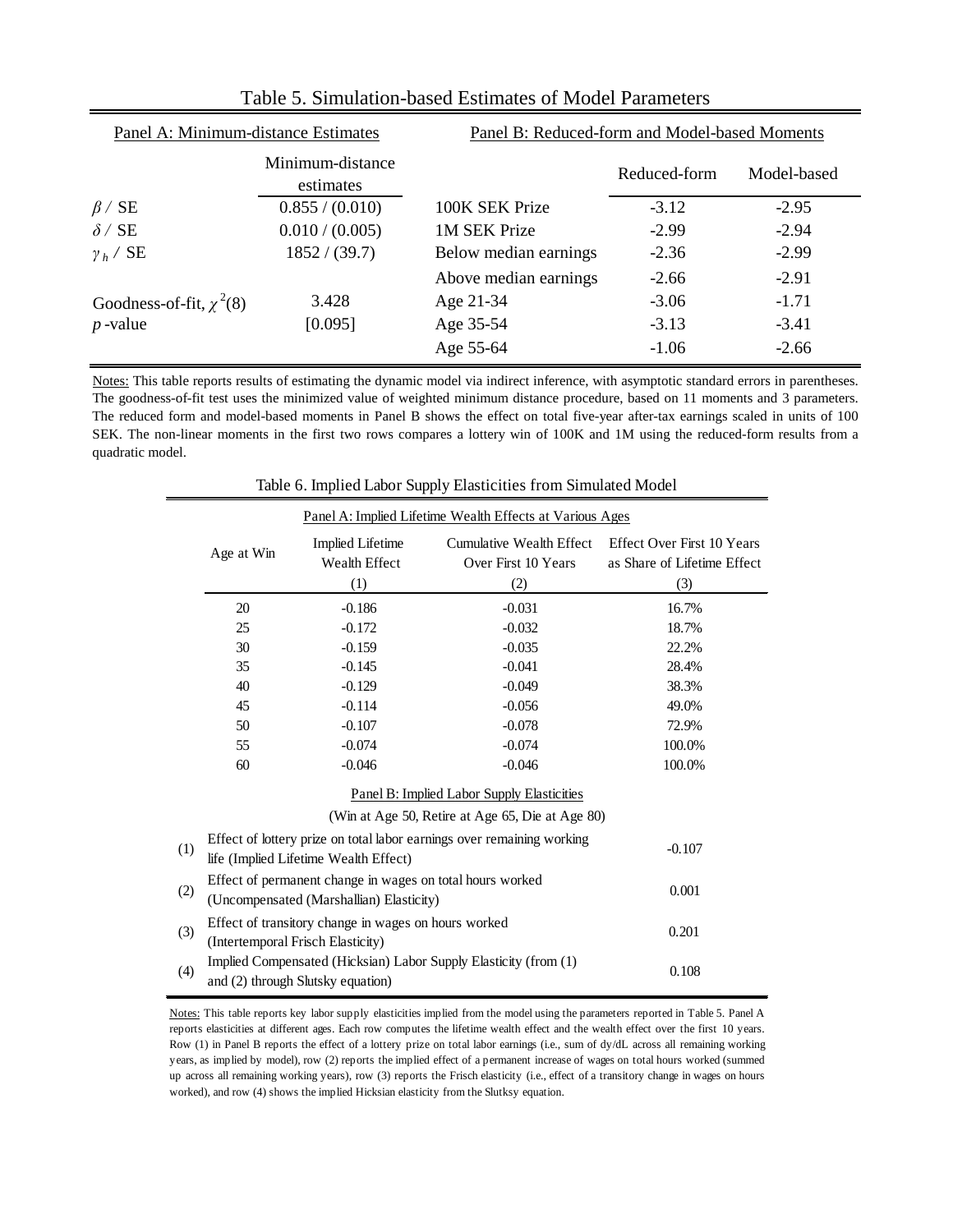|                        | Panel A: Married Winners   |           |                       |                         |  |
|------------------------|----------------------------|-----------|-----------------------|-------------------------|--|
|                        | Household                  | Winner    | Spouse                | Difference              |  |
|                        | (1)                        | (2)       | (3)                   | (4)                     |  |
| Prize Amount (SEK/100) | $-1.439$                   | $-0.981$  | $-0.458$              | $-0.522$                |  |
| <b>SE</b>              | (0.298)                    | (0.200)   | (0.206)               | (0.276)                 |  |
| $\boldsymbol{p}$       | [<0.001]                   | [<0.001]  | [0.026]               | [0.059]                 |  |
| N                      | 144,979                    | 144,979   | 144,979               | 144,979                 |  |
|                        | Panel B: Unmarried Winners |           | Panel C: Total Sample |                         |  |
|                        | Household                  | Winner    | Household             | Winner                  |  |
|                        | (5)                        | (6)       | (7)                   | (8)                     |  |
| Prize Amount (SEK/100) | $-1.259$                   | $-1.259$  | $-1.324$              | $-1.068$                |  |
| <b>SE</b>              | (0.229)                    | (0.229)   | (0.193)               | (0.149)                 |  |
| $\boldsymbol{p}$       | $[<0.001]$                 | [<,0.001] | [<0.001]              | $\left[ <0.001 \right]$ |  |
| $\boldsymbol{N}$       | 101,473                    | 101,473   | 249,278               | 249,278                 |  |

Table 7. Effect of Wealth on Household Labor Earnings

Notes: This table reports event-study estimates obtained by estimating equation (2) on winners, winners' spouses, and at the household level for different subsamples. Panel A includes all winners that were married the year before the lottery event, Panel B includes those that were unmarried, and Panel C includes both married and unmarried winners. The prize amount is scaled so that a coefficient of 1.00 implies a 1 SEK increase in earnings per 100 SEK won. The estimates in Panel A includes baseline controls for the winner's spouse.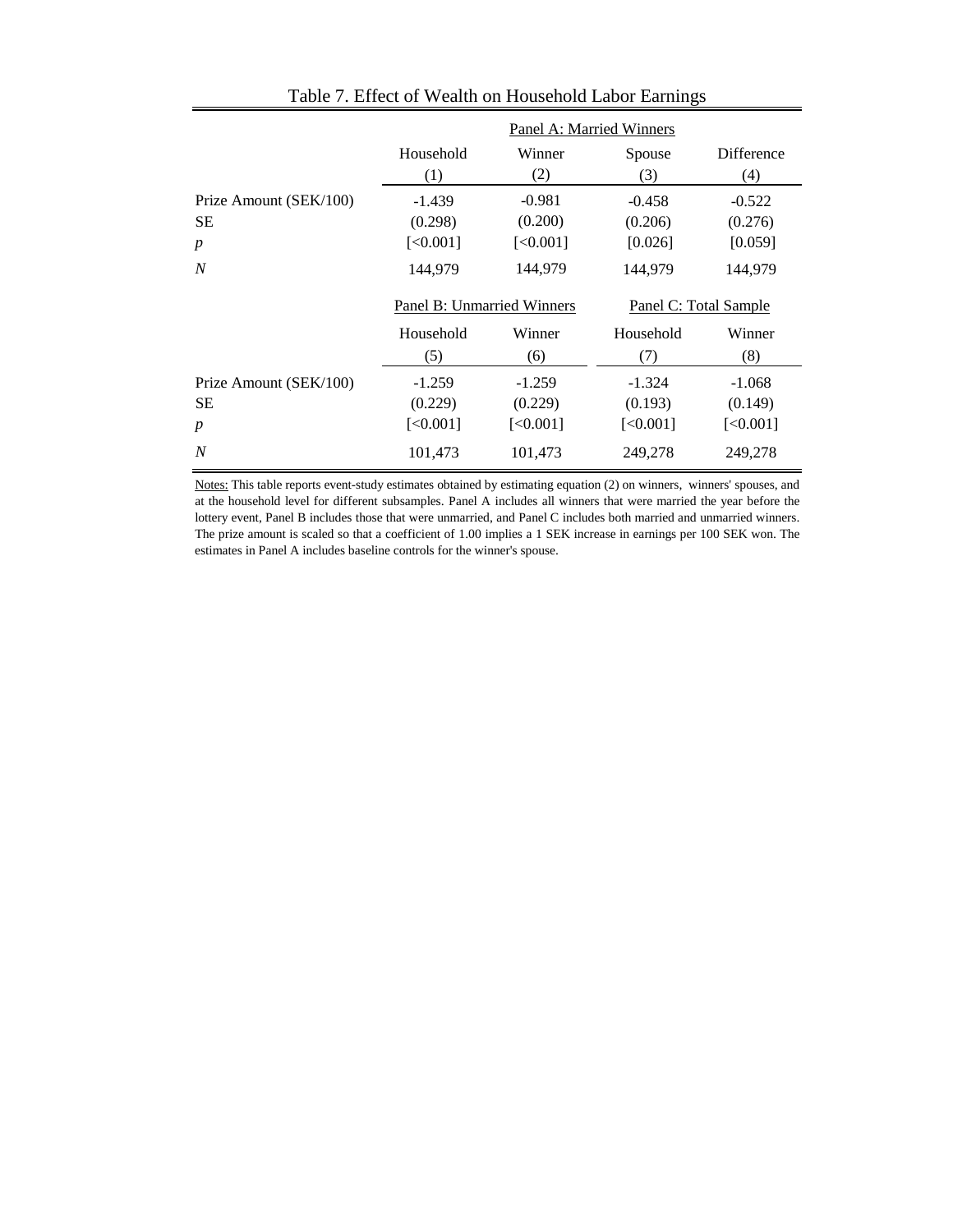Figure 3.1: Nonlinear Budget Set Caused by Tax on Income above E  $_{\rm 1}$ 



 $h^*$ 

Hours of Leisure